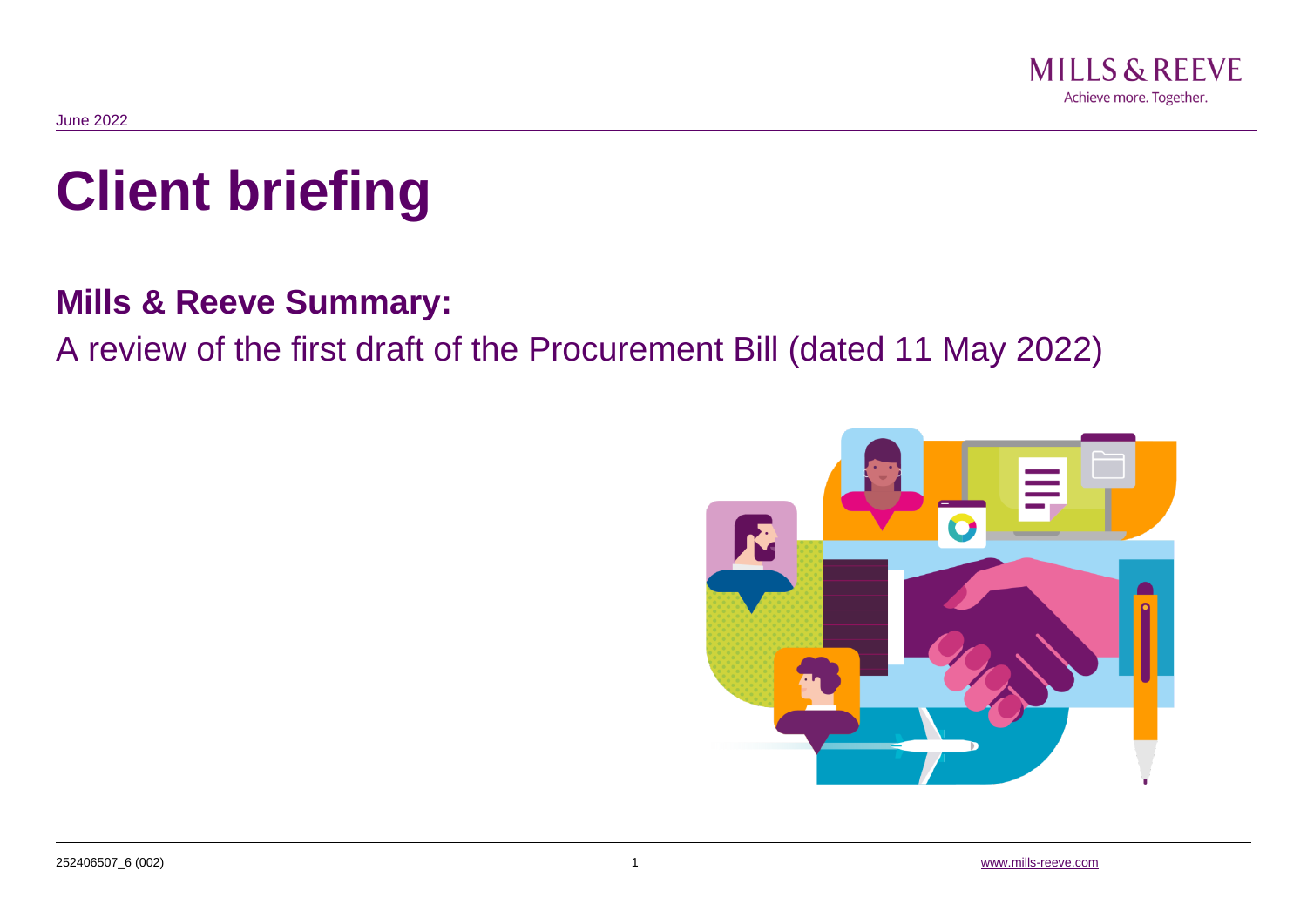## **A major reform of the public procurement law regime in the UK is making its way through the legislative process.**

Following publication of its [Green Paper on Transforming Public Procurement](https://www.gov.uk/government/consultations/green-paper-transforming-public-procurement) in December 2020, the Government published its [Response](https://assets.publishing.service.gov.uk/government/uploads/system/uploads/attachment_data/file/1038516/Transforming_Public_Procurement-_Government_response_to_consultation.v3_.pdf) to that consultation in December 2021. The response gave us a clear steer on the shape of the new regime and well as a rough timetable for its implementation.

The reform of procurement law has now moved in the next phase, with the **first draft of the Procurement Bill** introduced into Parliament on 11 May 2022 and having its first reading on 25 May 2022. This is the legislation that will eventually become the law that regulates procurement in England, Wales and Northern Ireland. Scotland will as currently continue to have a separate regime, but, as now, this is likely to be closely aligned to the position in England and Wales.

This briefing note analyses the key points to note in the new Bill and traces how the high-level reforms discussed in the Response to the consultation have been translated into draft legislation. Readers should note that the Procurement Bill is likely to go through several drafts before it is finalised, so the analysis below does not represent the final position, nor does it cover every clause in the Bill exhaustively.

One of the immediately noticeable features of the Bill is the new terminology is used in it. Click [here](http://www.mills-reeve.com/getmedia/639a317f-5319-4921-9bab-41917b2d03e6/A-Procurement-Phrasebook.pdf) to read our **Procurement Phrasebook** - our guide to navigating the new language.

### **Progress of reform**

**11 May 2022** Procurement Bill introduced to Parliament

**Later in 2022 or early 2023** Royal Assent to Act of Parliament

**Earlier part of 2023 Secondary** legislation drafted and enacted

**Six-month notice period** prior to new regime coming into force

CCS to provide learning and development training programme and events - to support implementation

**Later in 2023 New regime "goes live"**  it will be known as the "Procurement Act 2022"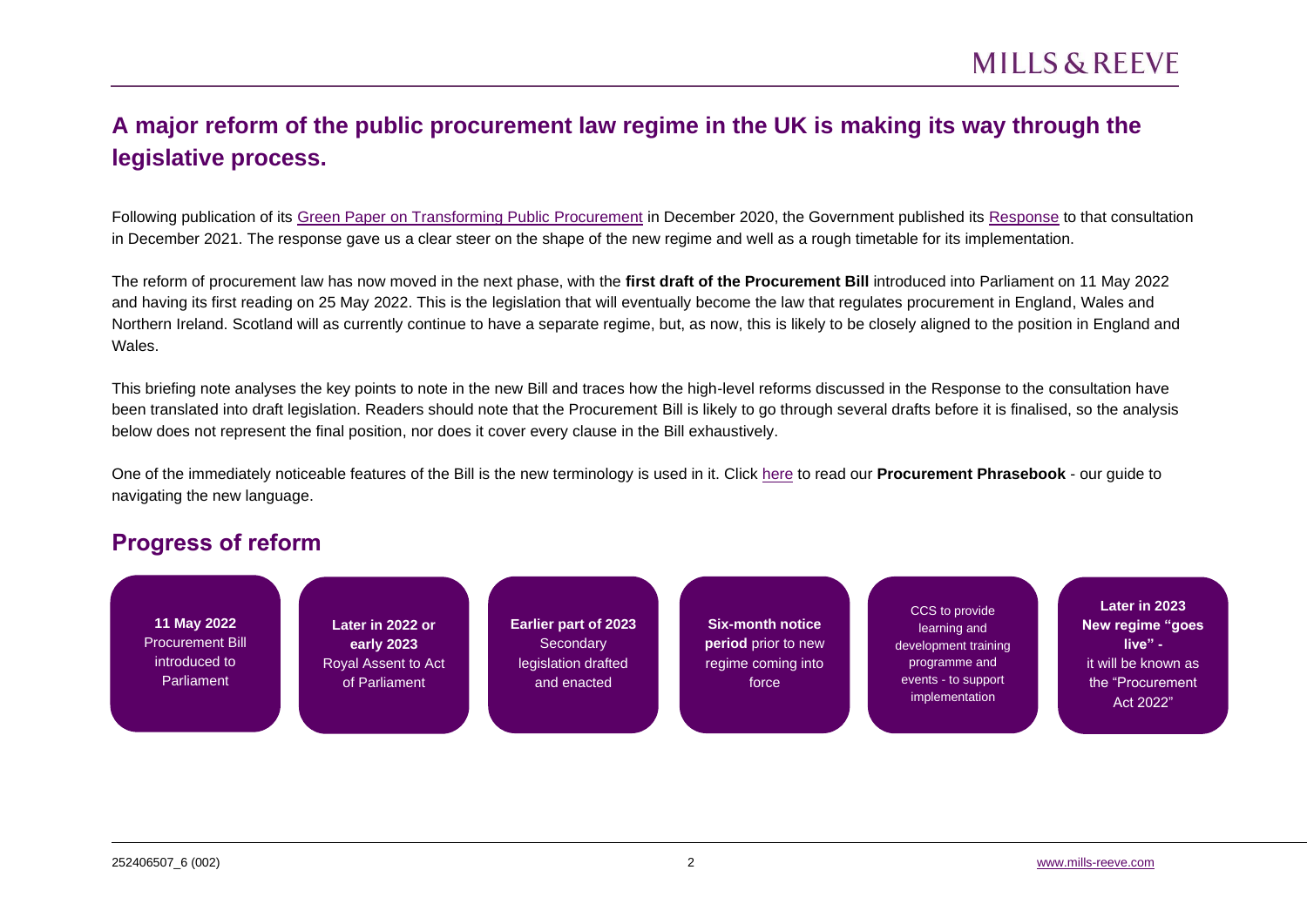# **Contents**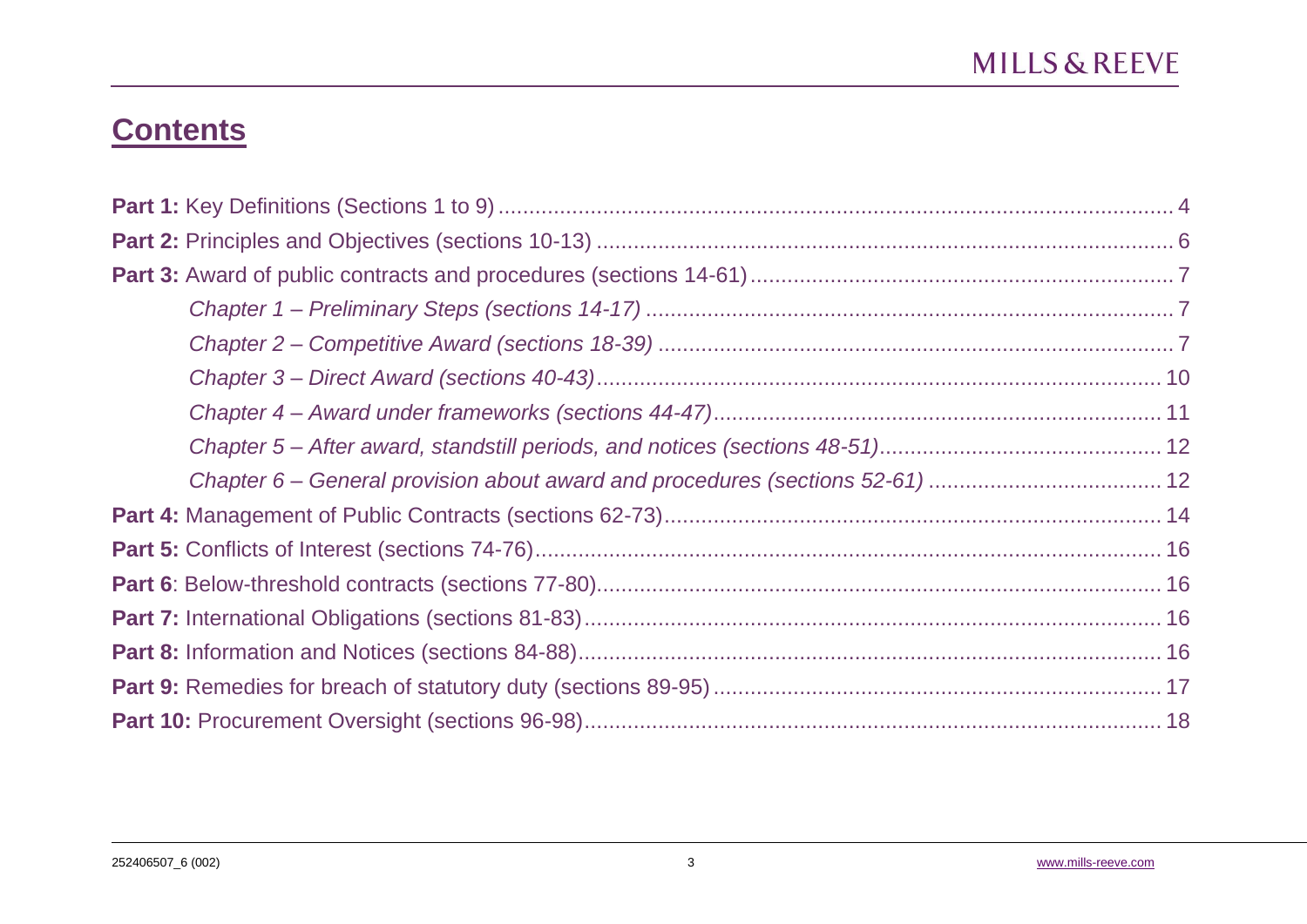# **Analysis of proposals**

<span id="page-3-0"></span>

|                                                                                                                                                                                                                                                                                                                                                                   | <b>Position under current</b><br>regime                                                                                                                                                                                                                                                                                                  | Current position in the Procurement Bill (n.b. subject to change as the Bill evolves)                                                                                                                                                                                                                                                                                                                                                                                             |
|-------------------------------------------------------------------------------------------------------------------------------------------------------------------------------------------------------------------------------------------------------------------------------------------------------------------------------------------------------------------|------------------------------------------------------------------------------------------------------------------------------------------------------------------------------------------------------------------------------------------------------------------------------------------------------------------------------------------|-----------------------------------------------------------------------------------------------------------------------------------------------------------------------------------------------------------------------------------------------------------------------------------------------------------------------------------------------------------------------------------------------------------------------------------------------------------------------------------|
| Part 1: Key Definitions (sections 1 to 9)                                                                                                                                                                                                                                                                                                                         |                                                                                                                                                                                                                                                                                                                                          |                                                                                                                                                                                                                                                                                                                                                                                                                                                                                   |
| <b>Definition of</b><br>A list of central government<br>authorities is set out in<br>"Contracting<br><b>Authority"</b><br>Schedule 1 of the PCR 2015.<br>A "body governed by public law"<br>is also contracting authority to<br>which the PCR 2015 apply. The<br>PCR 2015 contains a test that<br>considers the purpose of the<br>entity concerned as well as its |                                                                                                                                                                                                                                                                                                                                          | We understand from the Cabinet Office's webinars on the Bill that there was no intention to<br>make any core conceptual changes to the definition of "contracting authority" or "public<br>contract", even though the language has been changed. In other words, there was no<br>intention to extend the reach of the procurement rules to organisations or contracts which are<br>not currently in scope under the PCR 2015.                                                     |
|                                                                                                                                                                                                                                                                                                                                                                   | The wording of the new definition has been tweaked. A contracting authority is defined as a<br>"public authority", and the definition goes on to considers whether the entity has "functions of a<br>public nature" and is either wholly or mainly funded from public funds or subject to oversight<br>by another contracting authority. |                                                                                                                                                                                                                                                                                                                                                                                                                                                                                   |
|                                                                                                                                                                                                                                                                                                                                                                   | finance, management<br>supervision and board<br>composition.<br>The PCR 2015 contains a                                                                                                                                                                                                                                                  | Schedule 1 makes it clear that the definition of "central government authority" is to be set from<br>time to time via secondary legislation (rather than listed in the new Act).                                                                                                                                                                                                                                                                                                  |
|                                                                                                                                                                                                                                                                                                                                                                   |                                                                                                                                                                                                                                                                                                                                          | Section 1(3) clarifies that funds received from a public body in return for provision of<br>services/works/goods do not constitute public funds for the purposes of the "funded wholly or<br>mainly from public funds" test.                                                                                                                                                                                                                                                      |
| definition of "central purchasing<br>bodies" that can arguably<br>include private sector entities.                                                                                                                                                                                                                                                                | The Bill currently does not clarify whether entities such as universities, registered providers<br>and commercial trading arms of contracting authorities are all covered by the definition of a<br>contracting authority and any further guidance will be welcomed.                                                                     |                                                                                                                                                                                                                                                                                                                                                                                                                                                                                   |
|                                                                                                                                                                                                                                                                                                                                                                   |                                                                                                                                                                                                                                                                                                                                          | It is confirmed at section 10(5) that only contracting authorities may act as centralised<br>procurement authorities.                                                                                                                                                                                                                                                                                                                                                             |
| <b>Exempted contracts</b>                                                                                                                                                                                                                                                                                                                                         | Regulations 10 to 17 cover<br>various contract types which are<br>wholly or partially exempt from<br>the application of the PCR<br>2015.                                                                                                                                                                                                 | Exempted contracts are now listed out in Schedule 2 to the Bill. The exemptions have largely<br>carried over from the PCR 2015 with a small number of changes in scope as to which contract<br>types are excluded. For example, contracts awarded to not-for-profit organisations for defined<br>emergency services are no longer defined by CPV code. Therefore, there may be a possibly<br>unintended divergence between the current exemptions and those proposed by the Bill. |
|                                                                                                                                                                                                                                                                                                                                                                   | Regulation 12 exempts in-<br>house (Teckal) arrangements<br>and joint collaboration<br>(Hamburg) arrangements.                                                                                                                                                                                                                           | The currently drafting of the new exemption for Teckal companies - now referred to as<br>"vertical arrangements" – appears to have removed the possibility of joint ownership by two or<br>more contracting authorities of the in-house company. We expect this is a drafting oversight<br>that will be addressed in further iterations of the Bill.                                                                                                                              |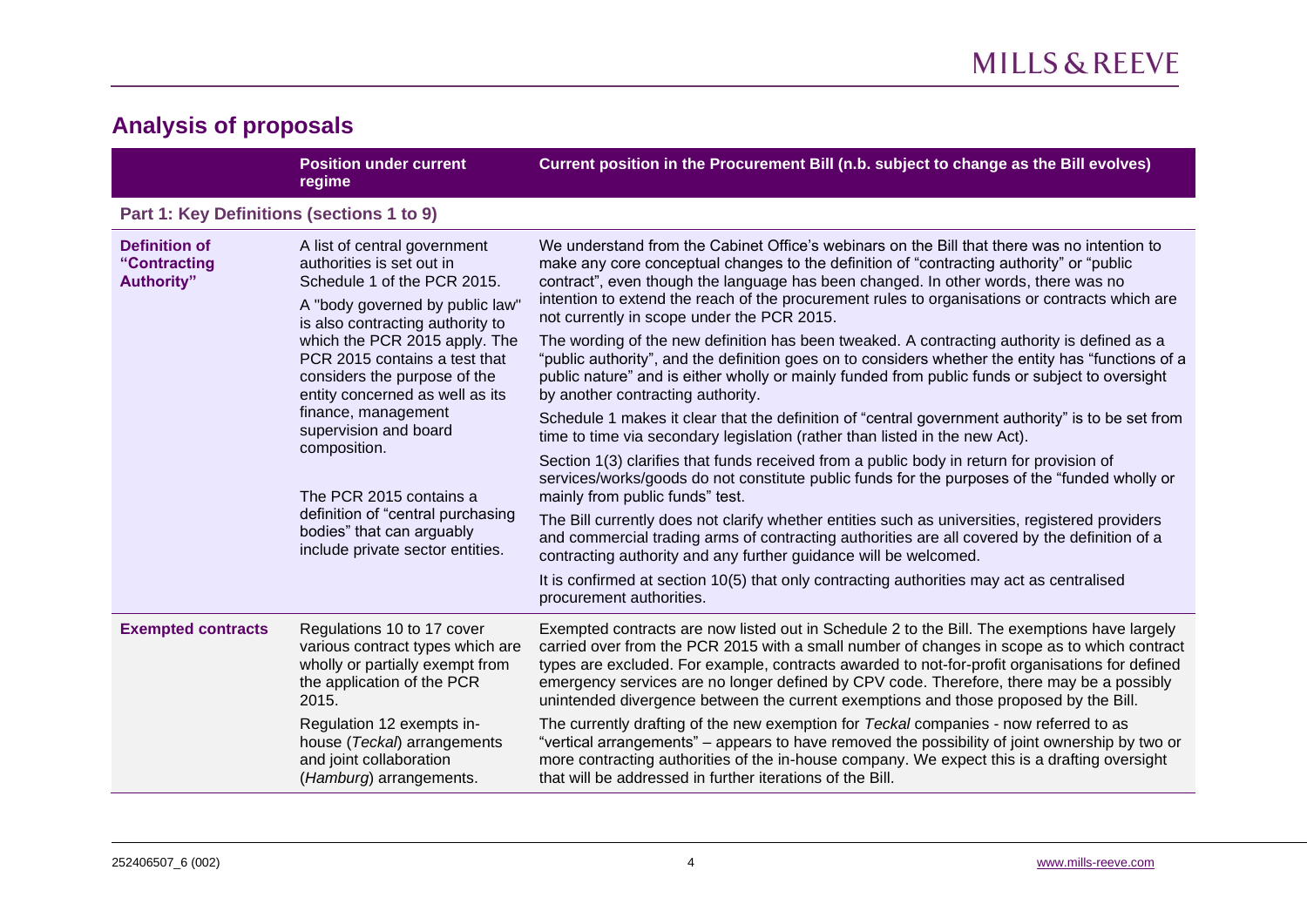|                                    | <b>Position under current</b><br>regime                                                                                                                                                                                                                                                                                                                                                                                                                                                                   | Current position in the Procurement Bill (n.b. subject to change as the Bill evolves)                                                                                                                                                                                                                                                                                                                                                                                                                                                                                                                                                                                                                                                                                                                                                                                                                                                                                                                                                                                                                                                                                                                                                                             |
|------------------------------------|-----------------------------------------------------------------------------------------------------------------------------------------------------------------------------------------------------------------------------------------------------------------------------------------------------------------------------------------------------------------------------------------------------------------------------------------------------------------------------------------------------------|-------------------------------------------------------------------------------------------------------------------------------------------------------------------------------------------------------------------------------------------------------------------------------------------------------------------------------------------------------------------------------------------------------------------------------------------------------------------------------------------------------------------------------------------------------------------------------------------------------------------------------------------------------------------------------------------------------------------------------------------------------------------------------------------------------------------------------------------------------------------------------------------------------------------------------------------------------------------------------------------------------------------------------------------------------------------------------------------------------------------------------------------------------------------------------------------------------------------------------------------------------------------|
| One set of rules                   | There are currently four sets of<br>regulations covering<br>procurement:<br><b>Public Contracts</b><br>$\bullet$<br>Regulations 2015<br><b>Utilities Contracts</b><br>$\bullet$<br>Regulations 2016<br><b>Concession Contracts</b><br>Regulations 2016<br>Defence and Security<br><b>Public Contracts</b><br>Regulations 2011<br>Plus, there are related laws that<br>impose procurement-related<br>obligations e.g. The Public<br>Services (Social Value) Act<br>2012, The Local Government<br>Act 1988. | Section 9(6) creates a concept of "special regime contracts" for the purpose of referring to (a)<br>concession contracts; (b) defence and security contracts; (c) light touch contracts; and (d)<br>utilities contracts. Each type of special regime contract has its own dedicated section within<br>the Act, containing bespoke provisions in addition to the general provisions.<br>The Bill does not clarify the status of Procurement Policy Notes. It is not clear whether<br>previously issued PPNs will be incorporated into the legislation or otherwise updated.<br>In some areas, the Bill addresses its relationship with other legislation that touches on public<br>procurement – for example, section 104 of the Bill creates a power to disapply section 17 of<br>the Local Government Act 1988. As yet, the Bill does not address its relationship with other<br>legislation, such as the Public Services (Social Value) Act 2012, but this could change going<br>forward.                                                                                                                                                                                                                                                                       |
| <b>Special regime</b><br>contracts | Currently there are separate<br>regimes for defence,<br>concessions and utilities, as<br>well as a "light touch regime" for<br>health and social services.                                                                                                                                                                                                                                                                                                                                                | The Bill covers concessions, utilities, defence, and light touch regime contracts via sections 5<br>to 9.<br>Generally, the rules in the new Bill apply to concessions, utilities, and defence contracts, with<br>some limited exceptions. At first sight this looks to have achieved the goal of simplification by<br>making all contracts, including "special regime" contracts, subject to the same overall set of<br>rules.<br>Limited differences are provided for. For example, for utilities and defence contracts, greater<br>flexibility is offered around the duration of "closed frameworks". Utilities will also have some<br>limited differences in how dynamic markets are to work and defence contracts will enjoy a<br>greater flexibility to amend contracts as required by the sector.<br>Concession contracts are broadly subject to the standard new regime, albeit that the sector<br>specific features are provided for via the definition of "concession contract" and the specific<br>rules around the valuation of concession contracts.<br>Section 9 deals with the situation where a contract could be regarded as "mixed" – i.e., part<br>"ordinary" public contract and part "special regime" contract and sets out the factors that |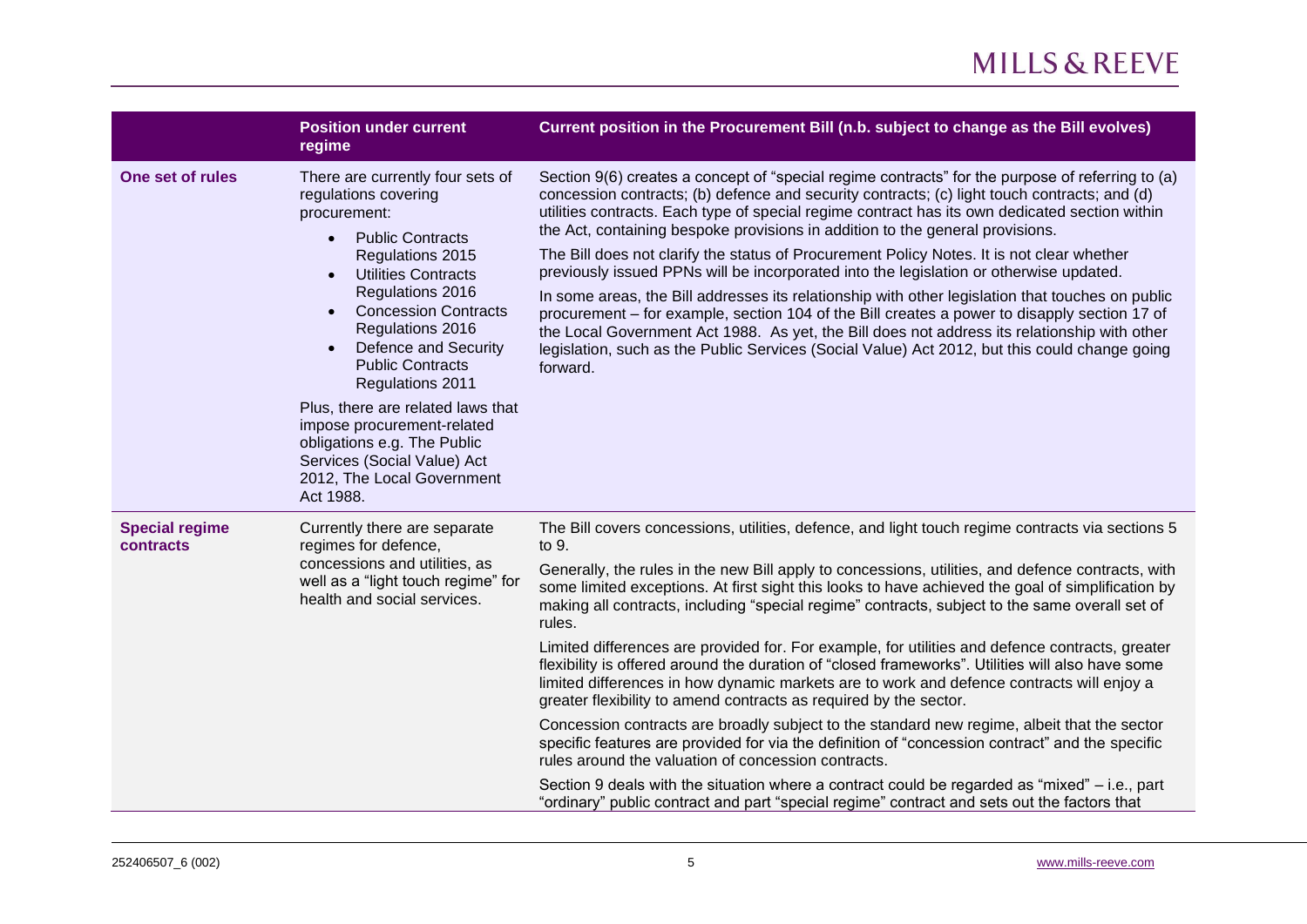<span id="page-5-0"></span>

|                                                        | <b>Position under current</b><br>regime                                                                                                                                                                                                                                                                                                                                                   | Current position in the Procurement Bill (n.b. subject to change as the Bill evolves)                                                                                                                                                                                                                                                                                                                                                                                                                                                                                                                                                                                                                                                                                                                                                                                                                                                                                                                                                                                                         |
|--------------------------------------------------------|-------------------------------------------------------------------------------------------------------------------------------------------------------------------------------------------------------------------------------------------------------------------------------------------------------------------------------------------------------------------------------------------|-----------------------------------------------------------------------------------------------------------------------------------------------------------------------------------------------------------------------------------------------------------------------------------------------------------------------------------------------------------------------------------------------------------------------------------------------------------------------------------------------------------------------------------------------------------------------------------------------------------------------------------------------------------------------------------------------------------------------------------------------------------------------------------------------------------------------------------------------------------------------------------------------------------------------------------------------------------------------------------------------------------------------------------------------------------------------------------------------|
|                                                        |                                                                                                                                                                                                                                                                                                                                                                                           | should be considered when assessing whether a special regime contract should be treated as<br>an "ordinary" public contract.                                                                                                                                                                                                                                                                                                                                                                                                                                                                                                                                                                                                                                                                                                                                                                                                                                                                                                                                                                  |
|                                                        | Part 2: Principles and Objectives (sections 10-13)                                                                                                                                                                                                                                                                                                                                        |                                                                                                                                                                                                                                                                                                                                                                                                                                                                                                                                                                                                                                                                                                                                                                                                                                                                                                                                                                                                                                                                                               |
| <b>Principles</b>                                      | EC Treaty Principles as set out<br>in our procurement regulations:<br>transparency<br>equal treatment<br>non-discrimination<br>proportionality<br>At present there is little<br>guidance in the PCR 2015 as to<br>how to apply these and<br>interpretation is guided by case<br>law.<br>Strategic procurement policy is<br>currently communicated via ad<br>hoc Procurement Policy Notes. | Section 11 sets out the "Procurement Objectives"<br>delivering value for money<br>$\bullet$<br>maximising public benefit<br>$\bullet$<br>sharing information for the purpose of allowing suppliers and others to understand the<br>$\bullet$<br>authority's procurement policies and decisions<br>acting, and being seen to act, with integrity<br>$\bullet$<br>There remains no reference to "proportionality" as an objective, although many individual<br>sections of the Bill do require an authority to ensure discretion and flexibility are exercised in a<br>manner proportionate to the nature, cost and complexity of the contract.<br>The section sets out an express requirement to treat suppliers the same unless a difference<br>between them justifies different treatment (which must not put one supplier at an unfair<br>advantage).<br>It also confirms that when applying the principles to a procurement, the phrase "a<br>procurement" refers to ALL steps involved in both procuring and managing the contract – thus<br>covering all steps through to contract exit. |
| <b>National Procurement</b><br><b>Policy Statement</b> | The National Procurement<br>Policy Statement (NPPS) was<br>published in June 2021 in PPN<br>05/21 but not incorporated into<br>PCR 2015. This is a statutory<br>statement summarising the<br>government's strategic<br>procurement policy objectives<br>(local objectives may also be<br>considered).                                                                                     | Section 12 covers the National Procurement Policy Statement (NPPS) and states that a<br>contracting authority must "have regard" to the NPPS that is current from time to time. This<br>duty to have regard to the NPPS does not apply where awarding contracts under a framework<br>or dynamic market. Private utilities are not required to have regard to the NPPS.<br>The Bill does not expand on what "have regard to" means in this context, although "have<br>regard" duties will of course be familiar to public bodies in other areas of law (e.g., the public<br>sector equality duty).<br>The Bill puts the NPPS onto a statutory footing, which raises the question around whether this<br>may mean we start to see procurement challenges based on a breach of a statutory duty to<br>have regard to the NPPS.                                                                                                                                                                                                                                                                   |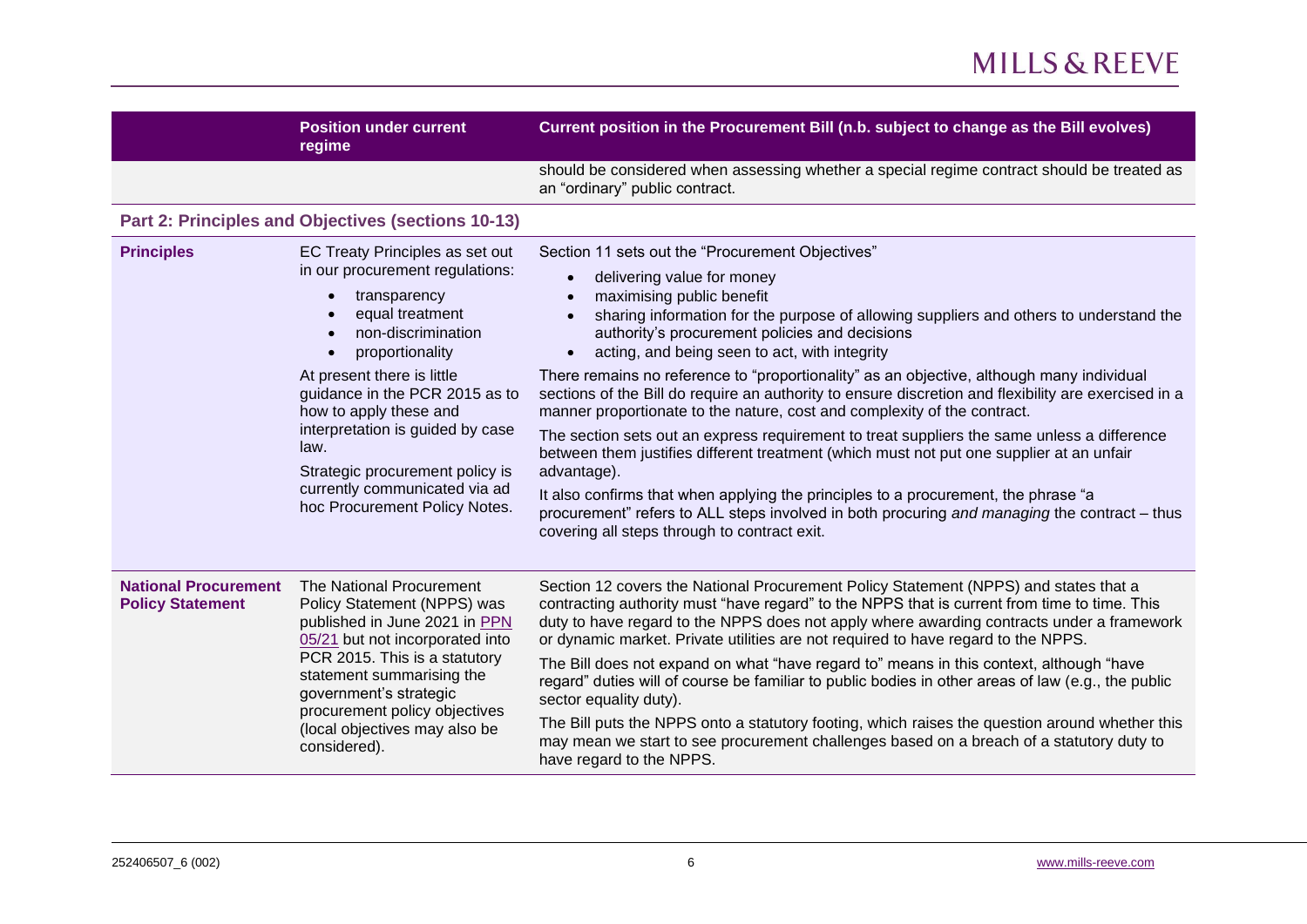<span id="page-6-1"></span><span id="page-6-0"></span>**Position under current regime Current position in the Procurement Bill (n.b. subject to change as the Bill evolves) Part 3 – Award of public contracts and procedures (sections 14-61)** *Chapter 1 – Preliminary Steps (sections 14-17)* **Pre-market engagement** Pre-market engagement is permitted by Regulation 40 PCR 2015 although no express Sections 14 to 16 introduce a couple of new notices - (1) Planned Procurement Notices and (2) Preliminary Market Engagement Notices. A planned procurement notice will operate much as a Prior Information Notice does currently

"qualifying" circumstances.

"may publish" is used.

– to alert the market to procurement coming up and to potentially commence a procurement in

A preliminary market engagement notice is published to communicate to suppliers that the

We have not yet seen the standard forms for these notices and therefore it is not yet known how much detail they will require; we note that section 86 of the Bill states that further

Note that there appears to be no *mandatory* requirement to publish these notices – the phrase

authority intends to carry out a market engagement exercise.

regulations will be issued around the content of notices.

#### <span id="page-6-2"></span>*Chapter 2 – Competitive Award (sections 18-39)*

notice exists to cover this.

| <b>MEAT to MAT</b><br>Currently, the contract must be<br>awarded to the Most<br><b>Economically Advantageous</b><br>Tender (MEAT). The authority<br>can apply quality/price<br>weightings and may award on<br>the basis of price alone, if<br>desired/appropriate. Quality<br>may be assessed and weighted<br>heavily if desired. However, the<br>overall emphasis is economic -<br>to award the contract to the<br>tender that represents the best<br>value for money to the authority. | Section 18(1) sets out the core obligation to award a contract to the supplier that submits the<br>Most Advantageous Tender and confirms that this is the tender that best satisfies the award<br>criteria in accordance with the published assessment methodology and weightings.<br>The new regime thus will allow contracts to be awarded to the Most Advantageous Tender,<br>widening the possibility of award to contracts that best further general procurement policies,<br>including social value. This flexibility is set within a general requirement to set criteria in a way<br>which is proportionate to the contract, as mentioned above. |
|------------------------------------------------------------------------------------------------------------------------------------------------------------------------------------------------------------------------------------------------------------------------------------------------------------------------------------------------------------------------------------------------------------------------------------------------------------------------------------------|---------------------------------------------------------------------------------------------------------------------------------------------------------------------------------------------------------------------------------------------------------------------------------------------------------------------------------------------------------------------------------------------------------------------------------------------------------------------------------------------------------------------------------------------------------------------------------------------------------------------------------------------------------|
|------------------------------------------------------------------------------------------------------------------------------------------------------------------------------------------------------------------------------------------------------------------------------------------------------------------------------------------------------------------------------------------------------------------------------------------------------------------------------------------|---------------------------------------------------------------------------------------------------------------------------------------------------------------------------------------------------------------------------------------------------------------------------------------------------------------------------------------------------------------------------------------------------------------------------------------------------------------------------------------------------------------------------------------------------------------------------------------------------------------------------------------------------------|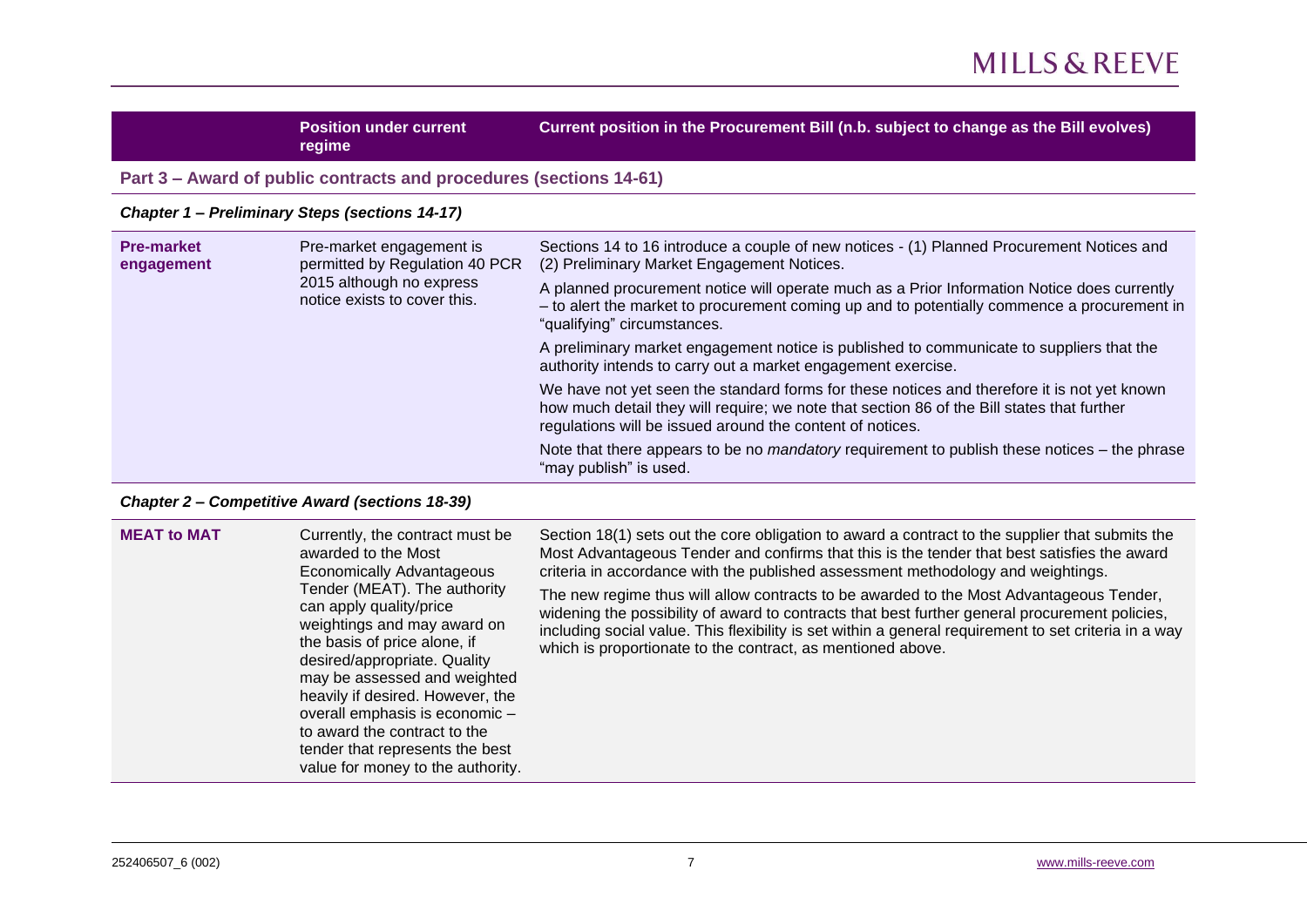|                                                                                                                                                                                                                                                                                                                | <b>Position under current</b><br>regime                                                                                                                                           | Current position in the Procurement Bill (n.b. subject to change as the Bill evolves)                                                                                                                                                                                                                                                                                                                                                                                                    |
|----------------------------------------------------------------------------------------------------------------------------------------------------------------------------------------------------------------------------------------------------------------------------------------------------------------|-----------------------------------------------------------------------------------------------------------------------------------------------------------------------------------|------------------------------------------------------------------------------------------------------------------------------------------------------------------------------------------------------------------------------------------------------------------------------------------------------------------------------------------------------------------------------------------------------------------------------------------------------------------------------------------|
| <b>Competitive</b>                                                                                                                                                                                                                                                                                             | Currently, there are six                                                                                                                                                          | Section 19 creates one concept of a "competitive tendering procedure" which may be either:                                                                                                                                                                                                                                                                                                                                                                                               |
| <b>Tendering</b><br><b>Procedures</b>                                                                                                                                                                                                                                                                          | procedures:<br>open<br>restricted<br>competitive with<br>negotiation                                                                                                              | a single-stage open procedure; or<br>$\bullet$<br>any other competitive procedure that the authority considers appropriate (introducing<br>$\bullet$<br>freedom to design a procedure). This may contain deselection phases and in, a new<br>flexibility, may provide for the refinement of award criteria in accordance with the Bill.<br>These non-open procedures are referred to as "multi-staged" procedures.                                                                       |
|                                                                                                                                                                                                                                                                                                                | competitive dialogue<br>innovation partnership                                                                                                                                    | This represents a significant change to current procurement procedures and will allow greater<br>flexibility to design more bespoke procedures within a broad framework.                                                                                                                                                                                                                                                                                                                 |
| negotiated without<br>notice                                                                                                                                                                                                                                                                                   |                                                                                                                                                                                   | Whatever procedure is adopted, it must be proportionate to the nature, complexity, and<br>cost of the contract (section 19(3)).                                                                                                                                                                                                                                                                                                                                                          |
|                                                                                                                                                                                                                                                                                                                | The government intends to issue guidance and template documents which are intended to be<br>flexible enough to cater for a wide range of requirements.                            |                                                                                                                                                                                                                                                                                                                                                                                                                                                                                          |
| <b>Conditions of</b><br>At present selection criteria are<br><b>Participation</b><br>set out in the CCS SQ, to<br><b>(Selection Criteria)</b><br>assess economic and financial<br>standing and technical and<br>professional ability. There is<br>some discretion to choose<br>project-specific questions, but |                                                                                                                                                                                   | Section 21 deals with what we currently refer to as "selection criteria" – and what are referred<br>to in the Bill as "conditions of participation".                                                                                                                                                                                                                                                                                                                                     |
|                                                                                                                                                                                                                                                                                                                |                                                                                                                                                                                   | These conditions are aimed at ensuring suppliers have the legal and financial capacity and<br>the technical ability to perform the contract. Section 21(4) gives the authority to discretion to<br>set thee conditions, but these must be proportionate to the cost, nature and complexity of the<br>contract.                                                                                                                                                                           |
|                                                                                                                                                                                                                                                                                                                | these must fall within Regulation<br>60(9) on means of proof.                                                                                                                     | Note that "economic and financial standing" becomes "legal and financial capacity", while<br>"technical and professional ability" becomes "technical ability".                                                                                                                                                                                                                                                                                                                           |
|                                                                                                                                                                                                                                                                                                                |                                                                                                                                                                                   | Section 21(3) prohibits any condition of participation that requires a supplier to have been<br>awarded a particular contract previously, or to have particular qualifications without accepting<br>equivalents, or that breaks the rules on technical specifications in section 24. It is not yet clear<br>whether there is an intention to continue with the CCS standard form selection questionnaire -<br>this is not mentioned in this draft of the Bill nor the explanatory notes. |
| Award criteria - link<br>to subject matter of<br>the contract                                                                                                                                                                                                                                                  | Award criteria must be "linked to<br>the subject matter of the<br>contract" - which limits their<br>suitability for use to promote<br>general procurement policy, for<br>example. | The requirement that the award criteria be linked to the subject matter of the contract is<br>retained generally.                                                                                                                                                                                                                                                                                                                                                                        |
|                                                                                                                                                                                                                                                                                                                |                                                                                                                                                                                   | Section 22(5) makes it clear that, as now, staff experience and qualifications are linked to the<br>subject matter where this makes a material difference to the quality of provision under the<br>contract.                                                                                                                                                                                                                                                                             |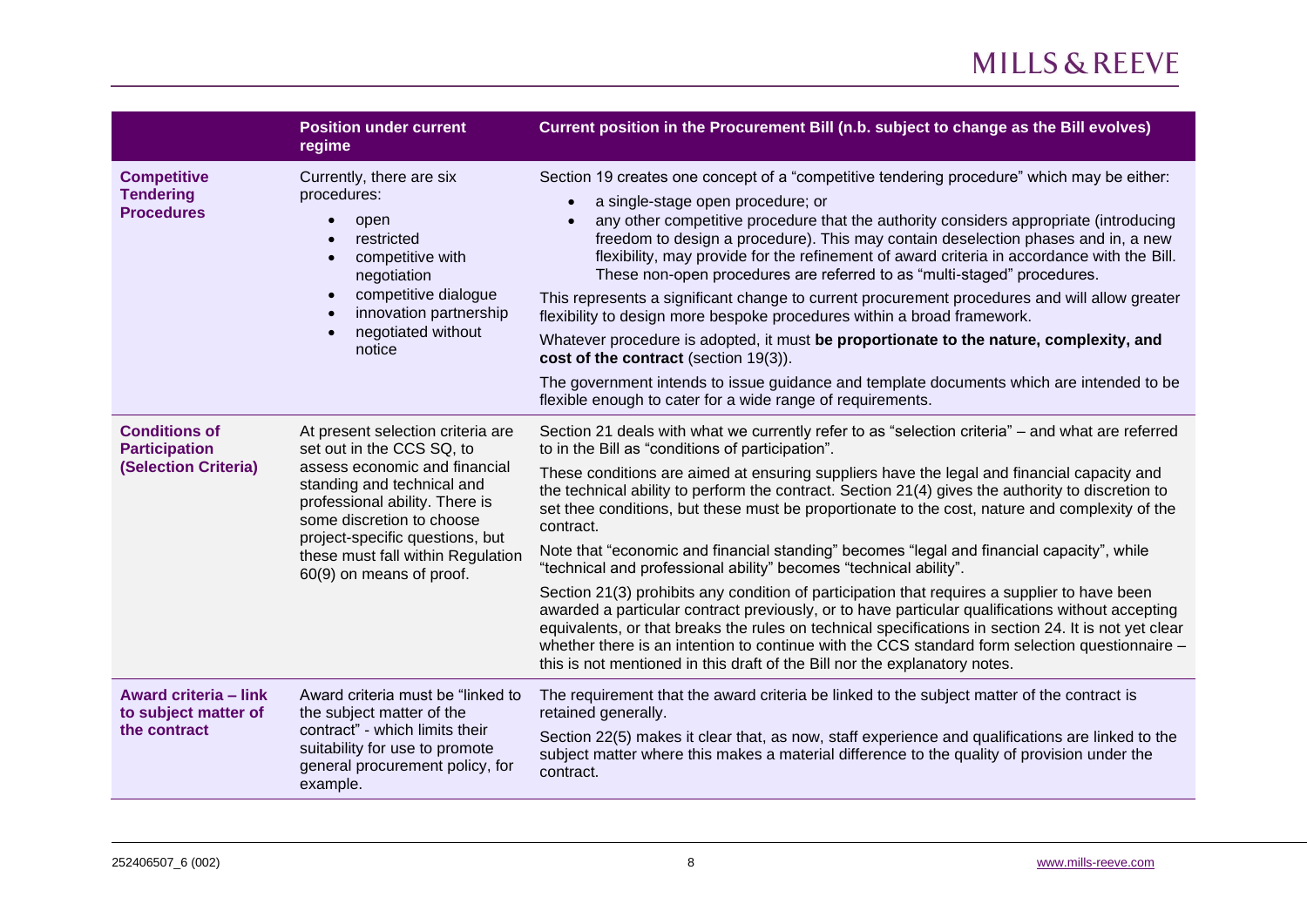|                                                                                     | <b>Position under current</b><br>regime                                                                                                                   | Current position in the Procurement Bill (n.b. subject to change as the Bill evolves)                                                                                                                                                                                                                                                                                                                                                                                                                                                                                                                                                                                                                                                                                                           |
|-------------------------------------------------------------------------------------|-----------------------------------------------------------------------------------------------------------------------------------------------------------|-------------------------------------------------------------------------------------------------------------------------------------------------------------------------------------------------------------------------------------------------------------------------------------------------------------------------------------------------------------------------------------------------------------------------------------------------------------------------------------------------------------------------------------------------------------------------------------------------------------------------------------------------------------------------------------------------------------------------------------------------------------------------------------------------|
|                                                                                     |                                                                                                                                                           | The Response to the Green Paper trailed the idea that the government could be given the<br>power by statutory instrument to allow this link to be "broken" in certain key policy areas (for<br>example, the "net zero" climate change target). It is not clear that this draft of the Bill expressly<br>takes any powers to "break the link" in certain key policy areas e.g., Net Zero, but we may see<br>this in a later draft.                                                                                                                                                                                                                                                                                                                                                               |
| <b>Award Criteria - most</b><br>advantageous tender<br>from whose point of<br>view? | At present, the evaluation is to<br>be conducted to establish the<br>most economically<br>advantageous tender from the<br>point of view of the authority. | The Response to the Green Paper suggested that this requirement could be removed,<br>allowing (albeit within a clear framework) the authority to conduct the evaluation from the<br>perspective of others e.g., service users.<br>Section 22(6) makes it clear that, for light touch contracts, the views and potentially different<br>needs of service end-users may be taken as being a proper part of the "subject matter of the<br>contract". However, at present, this seems to be the maximum extent of change in this area,<br>and at present the Bill does not appear to provide for this flexibility to apply outside of the light<br>touch context.                                                                                                                                   |
| <b>Refinement of award</b><br>criteria                                              | Once published in the contract<br>notice and procurement<br>documents, the award criteria<br>may not be amended without<br>attracting risk.               | Section 23 introduces a useful flexibility to refine award criteria and relative weightings during<br>a procurement - provided that:<br>it is not an open procedure;<br>the ITT document has not yet been issued; and<br>there are no suppliers who have been excluded from the process who would have<br>been able to progress had the refinement been in place at the time of their exclusion.<br>The procurement documents must have reserved the right to make this refinement, and the<br>making of the refinement triggers an obligation to republish the tender notice/documents. A<br>refinement is not permitted if, had it been made earlier, it would have allowed one or more<br>suppliers (that did not progress beyond an earlier round or selection process) to have done<br>SO. |
| <b>Excluding suppliers</b>                                                          | Regulation 57 (and the CCS<br>SQ) set out the mandatory and<br>discretionary exclusion grounds.                                                           | New terminology is introduced - "excluded" suppliers (excluded on a mandatory ground) and<br>"excludable" suppliers (excludable on a discretionary ground).<br>The mandatory grounds are set out in full in Schedule 6 and the discretionary grounds in<br>Schedule 7.<br>A supplier can also be excluded/excludable if an associated supplier is itself<br>excluded/excludable (although the supplier must be given the opportunity to replace the                                                                                                                                                                                                                                                                                                                                             |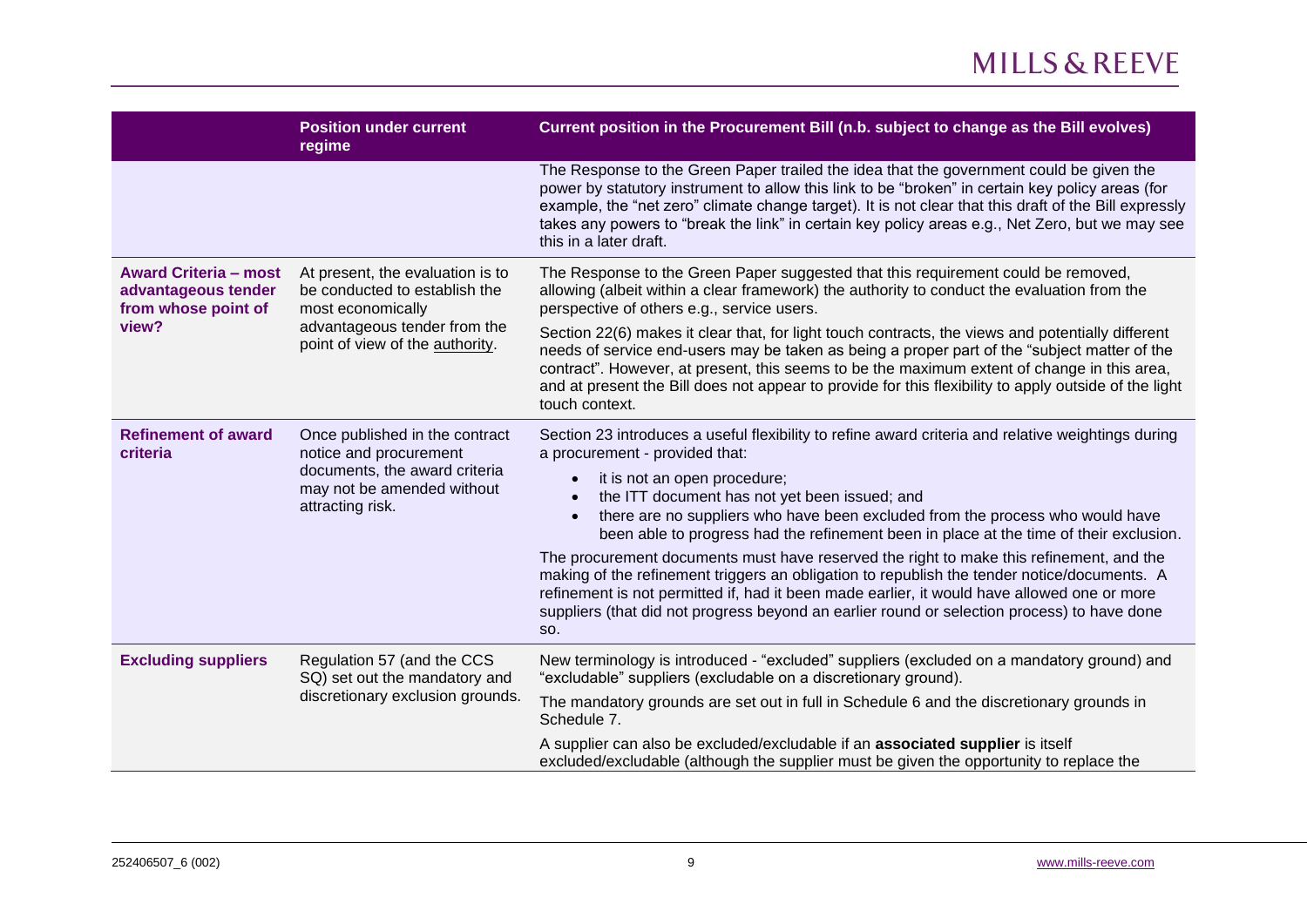|                                   | <b>Position under current</b><br>regime                                                                          | Current position in the Procurement Bill (n.b. subject to change as the Bill evolves)                                                                                                                                                                                                                        |
|-----------------------------------|------------------------------------------------------------------------------------------------------------------|--------------------------------------------------------------------------------------------------------------------------------------------------------------------------------------------------------------------------------------------------------------------------------------------------------------|
|                                   |                                                                                                                  | offending supplier) – see section 26(3). A similar regime applies in relation to sub-contractors<br>(see section 28).                                                                                                                                                                                        |
|                                   |                                                                                                                  | In addition to the mandatory and discretionary grounds set out in schedules 6 and 7 there are<br>extra sections permitting exclusions for "improper behaviour" (section 30) or where the<br>supplier is a threat to national security (section 29).                                                          |
| <b>Modifying a</b><br>procurement | The PCR 2015 are silent on<br>making modifications to the<br>terms of a procurement process<br>that is ongoing.  | Section 31 contains a helpful flexibility allowing a contracting authority to modify the terms of a<br>procurement provided the tender deadline has not passed and consideration is given to<br>amending timelines. Any modification of this sort triggers an obligation to re-publish the<br>Tender Notice. |
| <b>Dynamic market</b>             | Currently, Dynamic Purchasing<br>Systems (DPS) are suitable<br>only for more common<br>commodity-type contracts. | The new regime will expand DPS into a "dynamic market" – advertised via a "dynamic market"<br>notice" with the intention that dynamic markets could be used for more sophisticated<br>requirements than presently.                                                                                           |
|                                   |                                                                                                                  | Sections 34-39 set out the basics for how a dynamic market is to be procured and operate<br>and confirms that a fee may be charged (as a % of the value of an awarded contract).                                                                                                                             |
|                                   |                                                                                                                  | Until guidance is published it is difficult to comment on how it is intended to operate in<br>practice. The Green Paper trailed the idea of a central register of dynamic markets although<br>this does not appear to be mentioned in this draft of the Bill.                                                |

#### <span id="page-9-0"></span>*Chapter 3 – Direct Award (sections 40-43)*

| <b>Direct Award</b><br>Regulation 32 PCR 2015 sets<br>out scenarios where a direct<br>award without notice may be<br>made, including where only one<br>supplier is in fact capable of<br>providing the requirement, and<br>in situations of extreme urgency<br>not attributable to the authority. | The concept of "limited tender" mentioned in the Green Paper has been dropped in the Bill<br>and instead the concept "direct award" has been used.                                                                                                                                                                                                                                                                                   |
|---------------------------------------------------------------------------------------------------------------------------------------------------------------------------------------------------------------------------------------------------------------------------------------------------|--------------------------------------------------------------------------------------------------------------------------------------------------------------------------------------------------------------------------------------------------------------------------------------------------------------------------------------------------------------------------------------------------------------------------------------|
|                                                                                                                                                                                                                                                                                                   | Section 40 covers "direct award in special cases" and requires publication of a transparency<br>notice.                                                                                                                                                                                                                                                                                                                              |
|                                                                                                                                                                                                                                                                                                   | Schedule 5 to the Act sets out a list of situations where a direct award may be made. Some of<br>these are new and others are based on Regulation 32 PCR 2015:                                                                                                                                                                                                                                                                       |
|                                                                                                                                                                                                                                                                                                   | the contract is for production of a prototype or otherwise novel goods/services (NEW)<br>$\bullet$<br>only a single supplier can supply the requirement<br>the procurement is for additional/repeated goods, services or works<br>the contract is for a commodity (NEW)<br>in the context of insolvency proceedings, the direct award to a particular supplier will<br>$\bullet$<br>obtain advantageous terms to the authority (NEW) |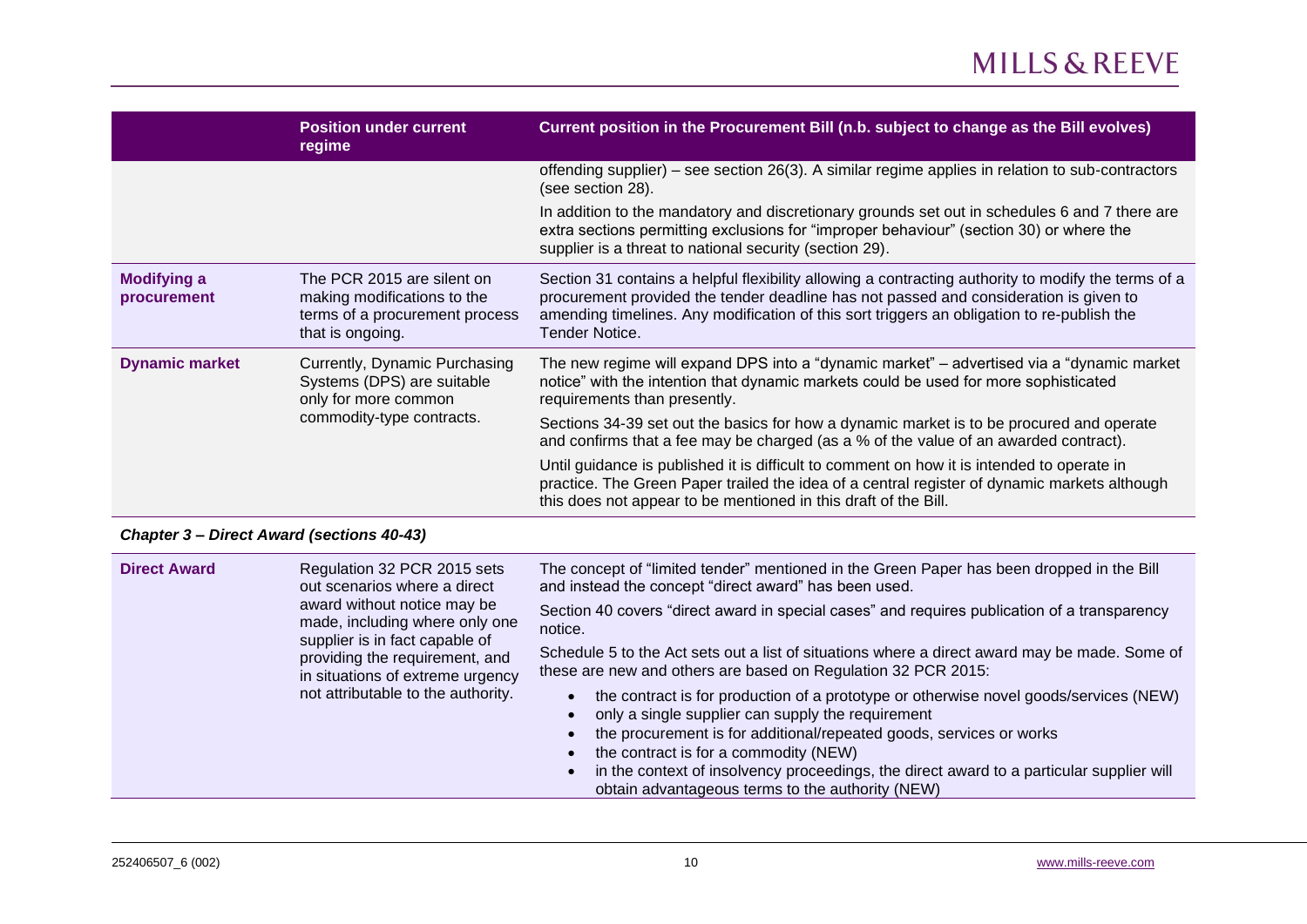| <b>Position under current</b><br>regime | Current position in the Procurement Bill (n.b. subject to change as the Bill evolves)                                                                                                                                                                                                                                                                                                                 |
|-----------------------------------------|-------------------------------------------------------------------------------------------------------------------------------------------------------------------------------------------------------------------------------------------------------------------------------------------------------------------------------------------------------------------------------------------------------|
|                                         | the contract is for strictly necessary goods, services or works and cannot be awarded<br>following a competitive tendering procedure for reasons of extreme and unavoidable<br>urgency<br>the contract is for a light touch service which is a user choice service – intended to<br>allow direct awards for e.g., personal social care (note no transparency notice is<br>required under this ground) |
|                                         | Section 41 also allows direct awards where regulations are made by the government<br>permitting this in order to protect life. This takes the decision about whether to direct award in<br>these cases out of the hands of contracting authorities. No transparency notices are required<br>here.                                                                                                     |
|                                         | Section 42 allows a procurement to "switch to direct award" where no suitable tenders have<br>been received and helpful sets out a definition of "suitable". This mirrors Regulation 32(2)(a)<br>(although a new element under the Bill is that a transparency notice must be published in this<br>situation).                                                                                        |

#### <span id="page-10-0"></span>*Chapter 4 – Award under frameworks (sections 44-47)*

| <b>Open and closed</b><br>Currently, frameworks may last<br>for a maximum of four years<br>frameworks<br>(unless exceptional<br>circumstances justify a longer<br>term). New suppliers may not<br>join an established framework. | There will continue to be "closed" frameworks of a 4-year duration which operate as<br>frameworks do currently. In addition, there is a new concept of an "Open" framework which<br>will be of potentially longer duration and allow suppliers to join during the lifetime of the<br>framework.<br>Interestingly, it appears that open frameworks will work differently to how originally implied in<br>the Green Paper. Section 47(1) defines an open framework as one that provides for the award<br>of successive frameworks on essentially the same terms. |
|----------------------------------------------------------------------------------------------------------------------------------------------------------------------------------------------------------------------------------|----------------------------------------------------------------------------------------------------------------------------------------------------------------------------------------------------------------------------------------------------------------------------------------------------------------------------------------------------------------------------------------------------------------------------------------------------------------------------------------------------------------------------------------------------------------|
|                                                                                                                                                                                                                                  | There will be no four-year time limit for each framework that forms part of a series of open<br>frameworks (see section 45(5), and explanatory note 282). However, section 47(2)(c) imposes<br>a maximum time limit for the open period of 8 years from the day the first framework under the<br>scheme is awarded to the day the final framework under the scheme expires.                                                                                                                                                                                    |
|                                                                                                                                                                                                                                  | If the terms and conditions are to change, a new competitive tendering process must be held.                                                                                                                                                                                                                                                                                                                                                                                                                                                                   |
|                                                                                                                                                                                                                                  |                                                                                                                                                                                                                                                                                                                                                                                                                                                                                                                                                                |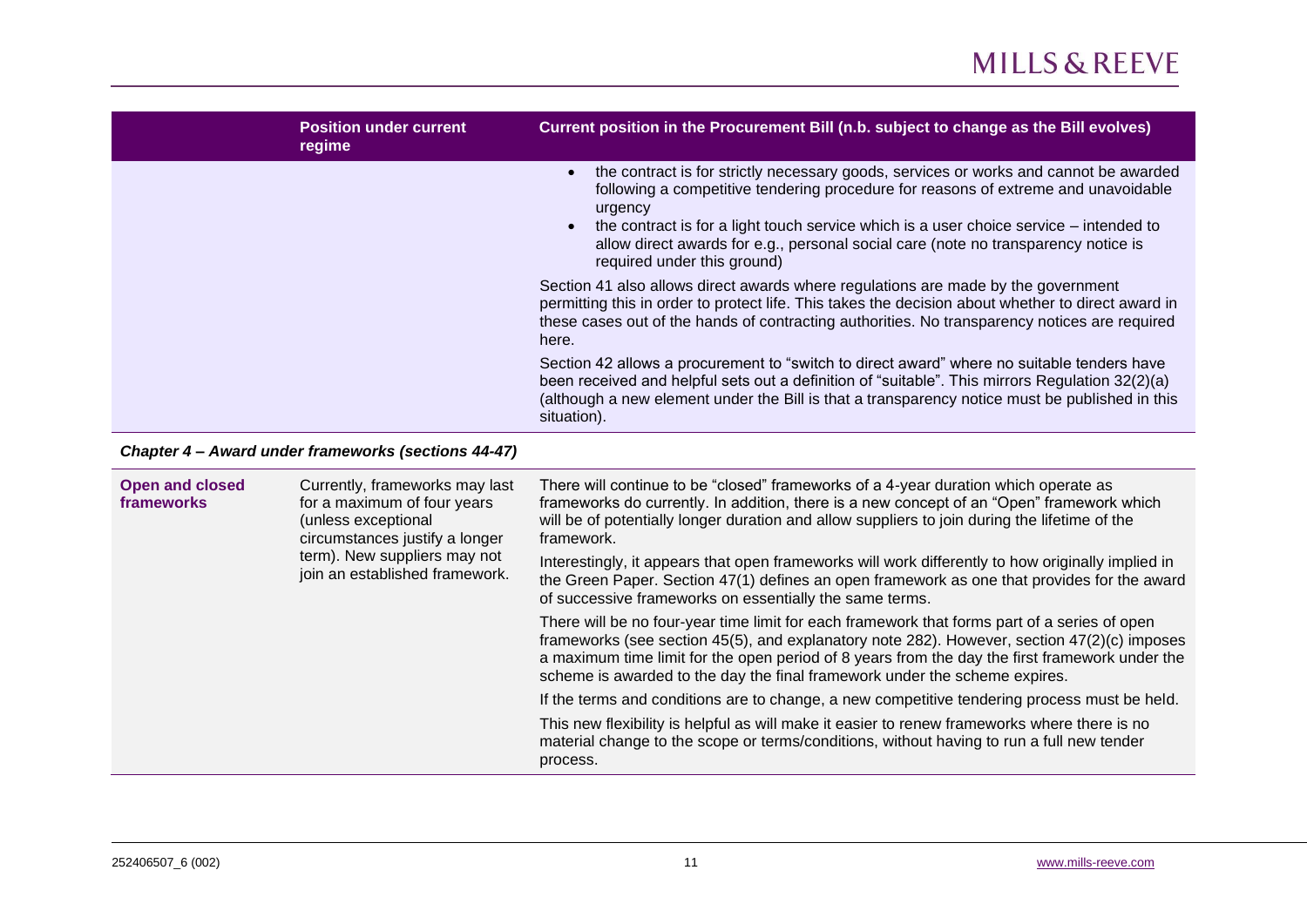|                                                        | <b>Position under current</b><br>regime                                                                               | Current position in the Procurement Bill (n.b. subject to change as the Bill evolves)                                                                                                                                                                                                                                                                                                                                                                                                                                                                                  |
|--------------------------------------------------------|-----------------------------------------------------------------------------------------------------------------------|------------------------------------------------------------------------------------------------------------------------------------------------------------------------------------------------------------------------------------------------------------------------------------------------------------------------------------------------------------------------------------------------------------------------------------------------------------------------------------------------------------------------------------------------------------------------|
| <b>Charges for use of</b><br>frameworks                | There is no express right to<br>charge for using a framework in<br>Regulation 33 PCR 2015                             | Section 44(7) states any fees are to be charged as a % of contract value each time a contract<br>is awarded to the supplier (see explanatory note 276). No other conditions e.g., reinvestment<br>in the public sector appear to be stipulated (as was trailed in the consultation), but of course<br>the general procurement principles are in operation.                                                                                                                                                                                                             |
| <b>Central register of</b><br><b>DPS/FW agreements</b> | There is no central register<br>currently, meaning that<br>opportunities can often be<br>duplicated across resources. | The Response to the consultation trailed the idea that a central register of all available DPS<br>and FW agreements will be created, which should reduce duplication. It may usefully disclose<br>charges imposed for use of certain frameworks, improving transparency and value for money.<br>However, we can find no mention of this as yet in either the Bill nor the explanatory notes. The<br>Cabinet Office has a workstream around systems and platforms and it is likely that we will find<br>out more about how a central register might work in due course. |

#### <span id="page-11-0"></span>*Chapter 5 – After award, standstill periods, and notices (sections 48-51)*

| <b>Debrief letters</b><br>All tenderers receive a debrief<br>letter (formally called an Award<br>Decision Notice), which<br>commences the standstill period<br>and provides information on the<br>contract award and the relative<br>advantages and characteristics<br>of the winning tender. | The Response to the Green Paper suggested that authorities would be required to send an<br>Award Notice, and to provide participants with certain evaluation documents for the winning<br>bidder (redacted for commercial sensitivity). It also suggested that all bidders be provided with<br>their own, unredacted, evaluation document(s) to enable them to compare the relative<br>advantages of the winning bid against their own. |                                                                                                                                                                                                                                                                                                                                                                                                                                                                                                                                                                                                                                                      |
|-----------------------------------------------------------------------------------------------------------------------------------------------------------------------------------------------------------------------------------------------------------------------------------------------|-----------------------------------------------------------------------------------------------------------------------------------------------------------------------------------------------------------------------------------------------------------------------------------------------------------------------------------------------------------------------------------------------------------------------------------------|------------------------------------------------------------------------------------------------------------------------------------------------------------------------------------------------------------------------------------------------------------------------------------------------------------------------------------------------------------------------------------------------------------------------------------------------------------------------------------------------------------------------------------------------------------------------------------------------------------------------------------------------------|
|                                                                                                                                                                                                                                                                                               |                                                                                                                                                                                                                                                                                                                                                                                                                                         | The Bill seems to have taken a slightly different approach and is very broad brush on the<br>detail of what information must be supplied.                                                                                                                                                                                                                                                                                                                                                                                                                                                                                                            |
|                                                                                                                                                                                                                                                                                               |                                                                                                                                                                                                                                                                                                                                                                                                                                         | Section 48 requires contracting authorities to send a Contract Award Notice (note this is<br>separate from the Award Notice) and include with this an "assessment summary". This<br>means, in relation to an assessed tender, "information" about the contracting authority's<br>assessment of the tender, and the most advantageous tender submitted (if different). This<br>looks to be a little closer to the content of what we currently know as a standstill letter than the<br>consultation response perhaps initially contemplated. However, the language around "relative<br>advantages and characteristics" has of course now disappeared. |

#### <span id="page-11-1"></span>*Chapter 6 – General provision about award and procedures (sections 52-61)*

| The current minimum time limits | Although there is flexibility on how procurement processes can be designed, section 52 states |
|---------------------------------|-----------------------------------------------------------------------------------------------|
| <b>Time limits</b>              | certain minimum time limits for the participation period (i.e., the selection stage) and the  |
| under the PCR 2015 are set out  | tendering period (i.e., the award stage). Broadly speaking these time limits look to be five  |
| in our timescale tracker here.  | days shorter than their current equivalents.                                                  |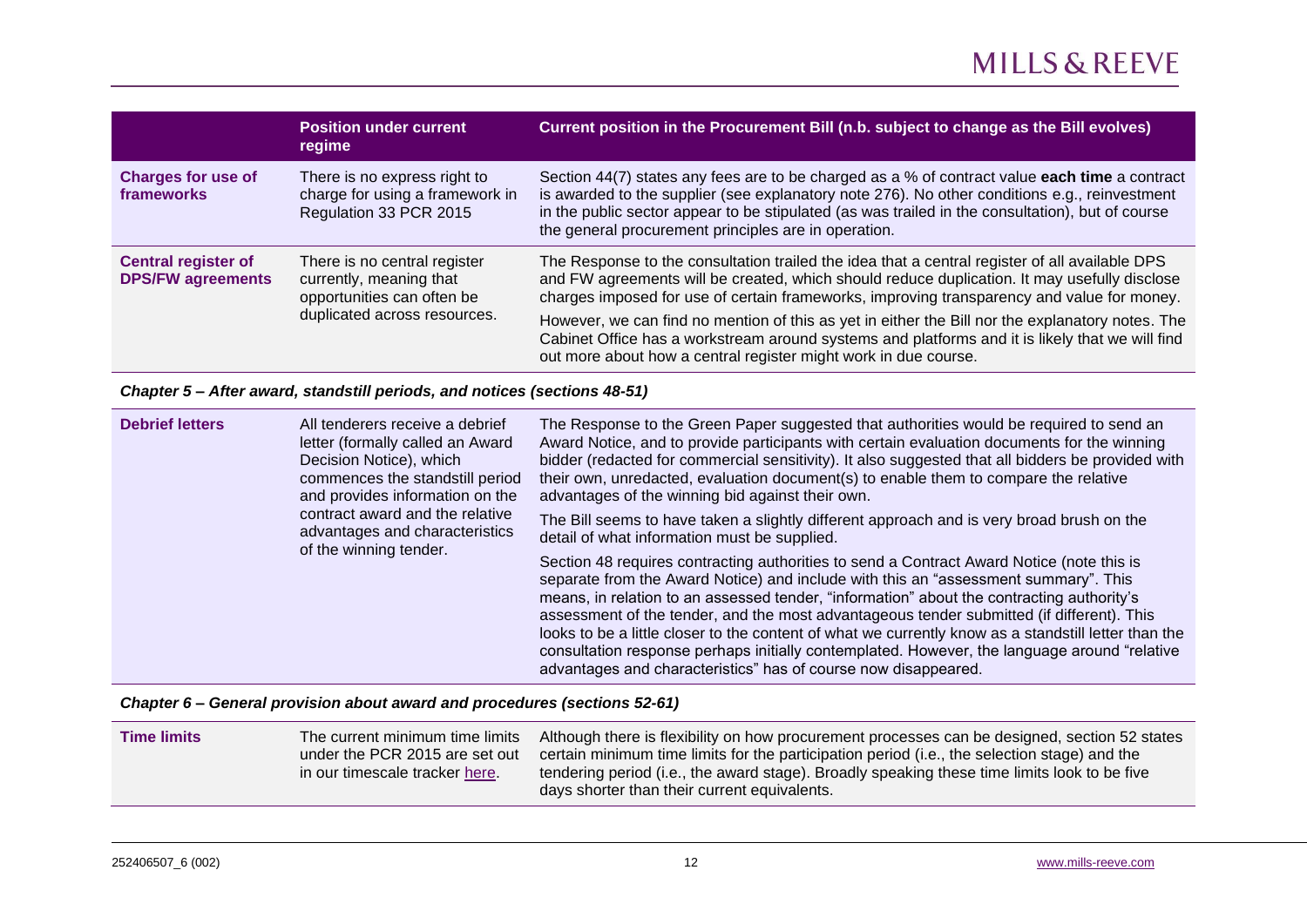|                                         | <b>Position under current</b><br>regime                                                                                                                                                                                                                                                                                                           | Current position in the Procurement Bill (n.b. subject to change as the Bill evolves)                                                                                                                                                                                                                                                                                                                                                   |
|-----------------------------------------|---------------------------------------------------------------------------------------------------------------------------------------------------------------------------------------------------------------------------------------------------------------------------------------------------------------------------------------------------|-----------------------------------------------------------------------------------------------------------------------------------------------------------------------------------------------------------------------------------------------------------------------------------------------------------------------------------------------------------------------------------------------------------------------------------------|
|                                         |                                                                                                                                                                                                                                                                                                                                                   | The minimum timescales for what we currently refer to as an accelerated restricted process<br>appear to remain unchanged.                                                                                                                                                                                                                                                                                                               |
|                                         |                                                                                                                                                                                                                                                                                                                                                   | There are no minimum timescales for light touch contracts but in setting time limits regard<br>must be had to the general principles set out in section 52(1).                                                                                                                                                                                                                                                                          |
| <b>Abandoning a</b><br>procurement      | An authority may abandon a<br>procurement without needing to<br>publish an official notice about<br>this. Regulation 55 sets out<br>requirements to inform<br>candidates and tenderers of the<br>decision "as soon as possible".                                                                                                                  | Section 53 introduces a new requirement to publish a Procurement Termination Notice in<br>circumstances where a procurement is abandoned.                                                                                                                                                                                                                                                                                               |
| <b>Excluding</b><br>suppliers/debarment | At present suppliers may be<br>excluded under Regulation 57<br>PCR 2015 under a mandatory<br>or discretionary exclusion<br>ground. However, there is no<br>obligation to notify any<br>centralised authority of this.<br>although central government<br>bodies are under guidance<br>around addressing poor past<br>performance in references for | Section 56 requires a contracting authority which has excluded a supplier to give notice to an<br>"appropriate authority" within 30 days of this exclusion.                                                                                                                                                                                                                                                                             |
|                                         |                                                                                                                                                                                                                                                                                                                                                   | Under section 57, the appropriate authority may then decide to investigate whether the<br>supplier is indeed an excluded supplier (mandatory exclusions) or an excludable supplier<br>(discretionary exclusions); authorities and suppliers are required to cooperate (section 58).                                                                                                                                                     |
|                                         |                                                                                                                                                                                                                                                                                                                                                   | Section 59 then states that this report is then used by the Secretary of State to determine<br>whether the supplier should be added to a Debarment List (notice and an explanation must be<br>provided to the supplier).                                                                                                                                                                                                                |
|                                         |                                                                                                                                                                                                                                                                                                                                                   | Section 60 states that a supplier may apply to be removed from the Debarment List - but the<br>Secretary of State must only consider this if a material change in circumstances is evidenced.                                                                                                                                                                                                                                           |
|                                         | large government contracts,<br>there is no centrally managed<br>debarment list with statutory<br>force.                                                                                                                                                                                                                                           | Section 61 contains a right of appeal by suppliers, but the appeal process is to be dealt with in<br>secondary legislation and not in the Bill itself, meaning that, as yet, we do not have sight of<br>the intended appeal route.                                                                                                                                                                                                      |
| Past performance                        | Regulation 57(8)(g) provides a<br>discretionary ground to exclude<br>for serious poor performance<br>where this has led to early<br>termination/payment of<br>damages or similar.                                                                                                                                                                 | This ground is expanded to also include a situation where a supplier has "failed to remedy" a<br>breach following the authority having exercised a contractual right to require it to do so. This<br>represents a widening of the ground - poor performance is rarely dealt with via termination/a<br>court order, but rather, contractually as between the parties. These latter measures may now<br>come within scope of this ground. |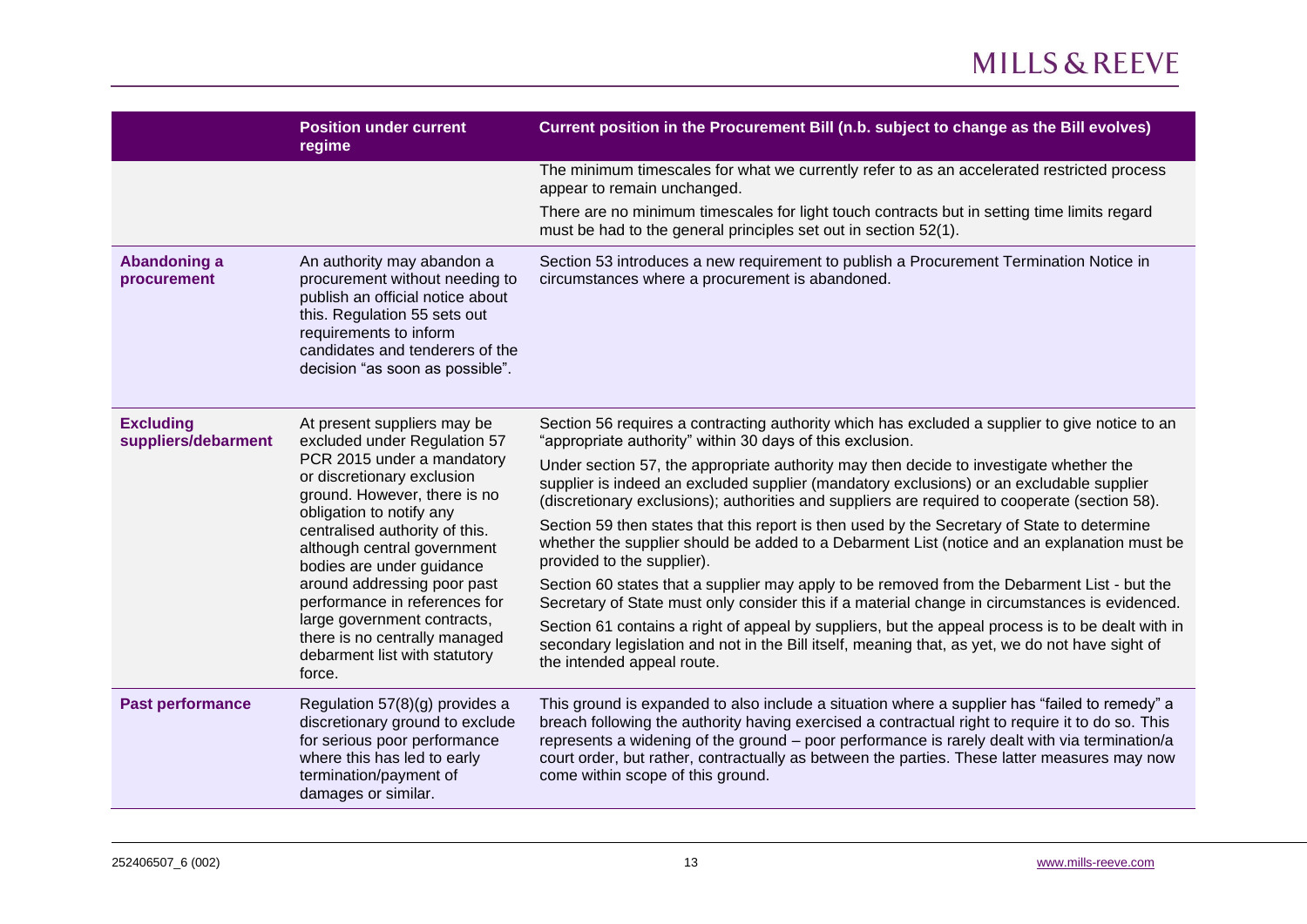|                                                            | <b>Position under current</b><br>regime                                                                      | Current position in the Procurement Bill (n.b. subject to change as the Bill evolves)                                                                                                                                                                                                                                                                                                                                                                                                                                                                                                                           |
|------------------------------------------------------------|--------------------------------------------------------------------------------------------------------------|-----------------------------------------------------------------------------------------------------------------------------------------------------------------------------------------------------------------------------------------------------------------------------------------------------------------------------------------------------------------------------------------------------------------------------------------------------------------------------------------------------------------------------------------------------------------------------------------------------------------|
|                                                            |                                                                                                              | Schedule 7(13)(3) sets out this discretionary ground for "failure to remedy". This applies<br>where the supplier has not performed the contract to the authority's satisfaction and has failed<br>to remedy upon being given the opportunity to do so. The challenge for suppliers here is that<br>the ground gives the authority a good deal of discretion and does not carve out situations<br>where the failure to remedy is outside the supplier's control. That said, the authority will need<br>to act in accordance with the procurement objectives, which will include being proportionate<br>and fair. |
|                                                            |                                                                                                              | Section 50 sets out the intention to create and publish a Contract Performance Register to<br>make transparent supplier performance against key KPIs etc. Section 50 applies to contracts<br>valued at over £2 million. Unless the contract is of a type that cannot be assessed by KPIs, at<br>least three KPIs must be published, and then performance against these assessed and<br>published at least annually in accordance with section 66.                                                                                                                                                               |
|                                                            |                                                                                                              | Where a performance failure is more serious, and has not been remedied, this must be<br>assessed and published within 30 days of the relevant failure (note this does not apply to<br>Light Touch regime contracts).                                                                                                                                                                                                                                                                                                                                                                                            |
| <b>Supplier Registration</b><br><b>System - simplified</b> | There is no central registration<br>system currently for the collation<br>of data around selection criteria. | Explanatory note 27 confirms that a single digital platform is to be used for supplier<br>registration although at this stage the Bill is silent on this and who will hold responsibility for it.                                                                                                                                                                                                                                                                                                                                                                                                               |
| selection stage                                            |                                                                                                              | The Response to the Green Paper suggested that the system will be a single point, electronic<br>data storage system, owned by the Cabinet Office. Suppliers will register on the system and<br>be responsible for the accuracy of the data they input. When a supplier enters a competition,<br>their self-declaration (that none of the exclusion grounds apply and that they meet the<br>conditions for participation) will be submitted to the contracting authority via the system.                                                                                                                         |
|                                                            |                                                                                                              | We expect (having seen recent proposed amendments to the Bill in the House of Lords) that<br>the power to create this system will be reserved to secondary legislation.                                                                                                                                                                                                                                                                                                                                                                                                                                         |
| Part 4 - Management of Public Contracts (sections 62-73)   |                                                                                                              |                                                                                                                                                                                                                                                                                                                                                                                                                                                                                                                                                                                                                 |

<span id="page-13-0"></span>

| <b>Implied Terms</b> | At present terms around prompt<br>payment of invoices are implied<br>into public contracts via<br>Regulation 113 and 113A PCR<br>2015 | This continues in the Bill and is supported by a new obligation to publish a Payments<br>Compliance Notice (see section 64). |
|----------------------|---------------------------------------------------------------------------------------------------------------------------------------|------------------------------------------------------------------------------------------------------------------------------|
|----------------------|---------------------------------------------------------------------------------------------------------------------------------------|------------------------------------------------------------------------------------------------------------------------------|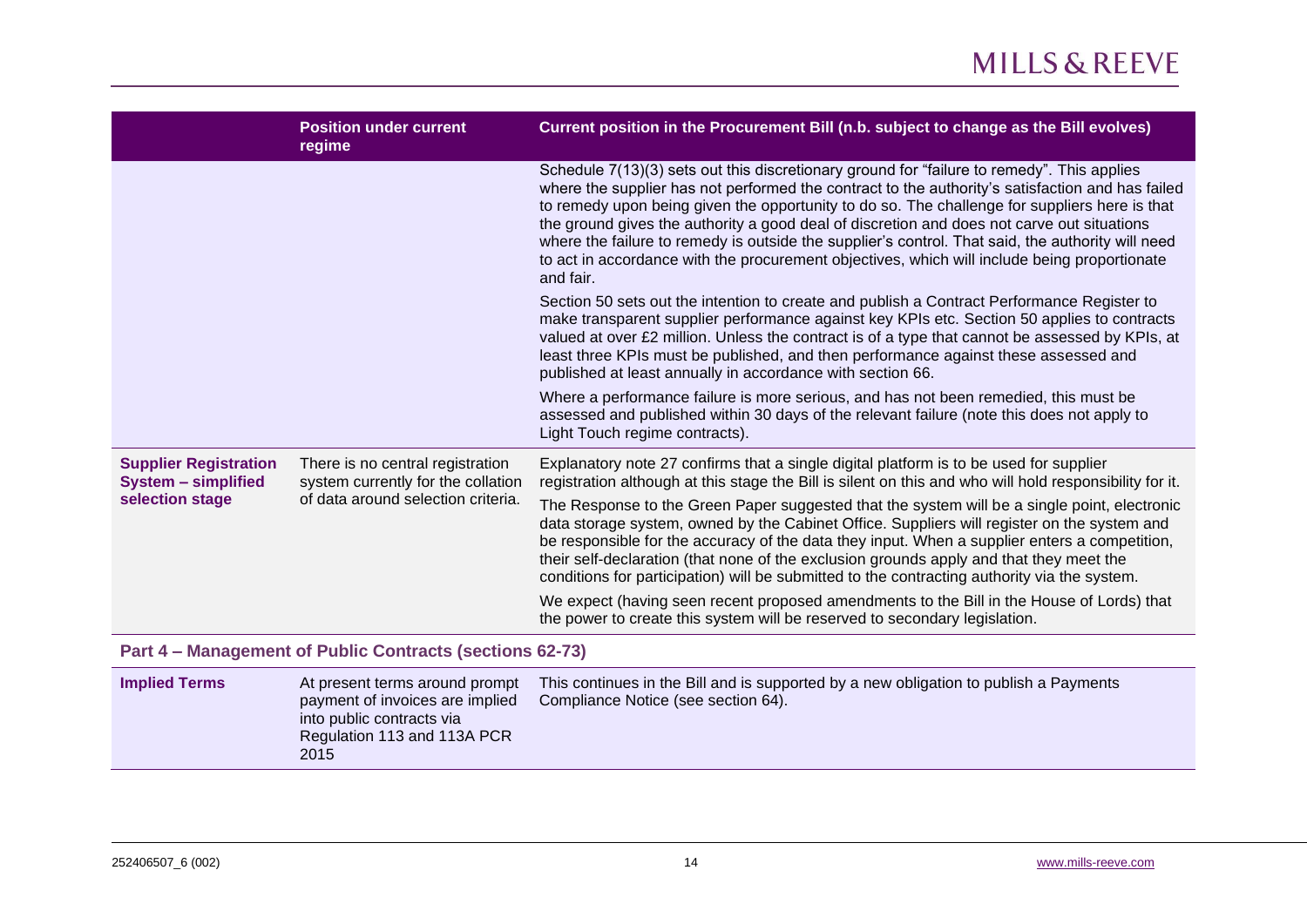|                                          | <b>Position under current</b><br>regime                                                                                                 | Current position in the Procurement Bill (n.b. subject to change as the Bill evolves)                                                                                                                                                                                                 |
|------------------------------------------|-----------------------------------------------------------------------------------------------------------------------------------------|---------------------------------------------------------------------------------------------------------------------------------------------------------------------------------------------------------------------------------------------------------------------------------------|
| <b>Contract modification</b>             | Public contracts may be                                                                                                                 | The current safe harbours are retained at Schedule 8 and extended with:                                                                                                                                                                                                               |
|                                          | modified in one of the six "safe<br>harbour" situations set out in<br>Regulation 72 PCR 2015.                                           | a new safe harbour for modifications required due to the materialisation of a "known"<br>risk"; and<br>a new safe harbour in situations where section 41 would also apply to allow the<br>$\bullet$<br>contract to be awarded directly (due to urgency and the need to protect life). |
|                                          |                                                                                                                                         | The old safe harbour for transfer to a new supplier on insolvency etc. is retained but<br>interestingly there is now no requirement that the succeeding supplier meet the original<br>selection criteria.                                                                             |
|                                          |                                                                                                                                         | Section 69(3) now clearly defines substantial modifications:                                                                                                                                                                                                                          |
|                                          |                                                                                                                                         | increase or decrease of the term by more than 10% of the maximum term provided<br>$\bullet$<br>for at award; and/or                                                                                                                                                                   |
|                                          |                                                                                                                                         | changes overall nature or scope; and/or<br>$\bullet$<br>materially changes the economic balance in favour of the supplier.<br>$\bullet$                                                                                                                                               |
|                                          |                                                                                                                                         | A new concept of "convertible contract" is introduced $-$ a contract that will become a public<br>contract as a result of the modification – and it is clarified that the rules on modifications apply<br>to these contracts.                                                         |
| <b>Contract Change</b><br><b>Notices</b> | Currently the PCR 2015 require<br>publication of contract<br>modification notices in two of<br>the six permitted safe harbours<br>only. | Contract Change Notices will be required for all contract amendments, except where the<br>amendment does not change the scope of the contract, and:                                                                                                                                   |
|                                          |                                                                                                                                         | increases or decreases the value by less than 10% (goods and services)/15%(works),<br>$\bullet$<br>or                                                                                                                                                                                 |
|                                          |                                                                                                                                         | increases or decreases the initial contract term by less than 10% of the original<br>$\bullet$<br>contract term.                                                                                                                                                                      |
|                                          |                                                                                                                                         | Contract change notices will not be needed for Light Touch Regime contracts.                                                                                                                                                                                                          |
|                                          |                                                                                                                                         | Where it is required, the Contract Change Notice must be published BEFORE the change is<br>made and under section 71 an authority may elect to hold a voluntary standstill period.                                                                                                    |
|                                          |                                                                                                                                         | If the change is over $£2$ million in value, this will be a "qualifying modification" and will require<br>a copy of the modified contract to be published within 90 days of the date of the modification.                                                                             |
| <b>Terminating a public</b>              | At present Regulation 73 PCR<br>2015 implies a right to terminate                                                                       | This continues via section 72.                                                                                                                                                                                                                                                        |
| contract                                 |                                                                                                                                         | In addition, section 73 brings in a new obligation to publish a Contract Termination Notice<br>where a public contract is terminated.                                                                                                                                                 |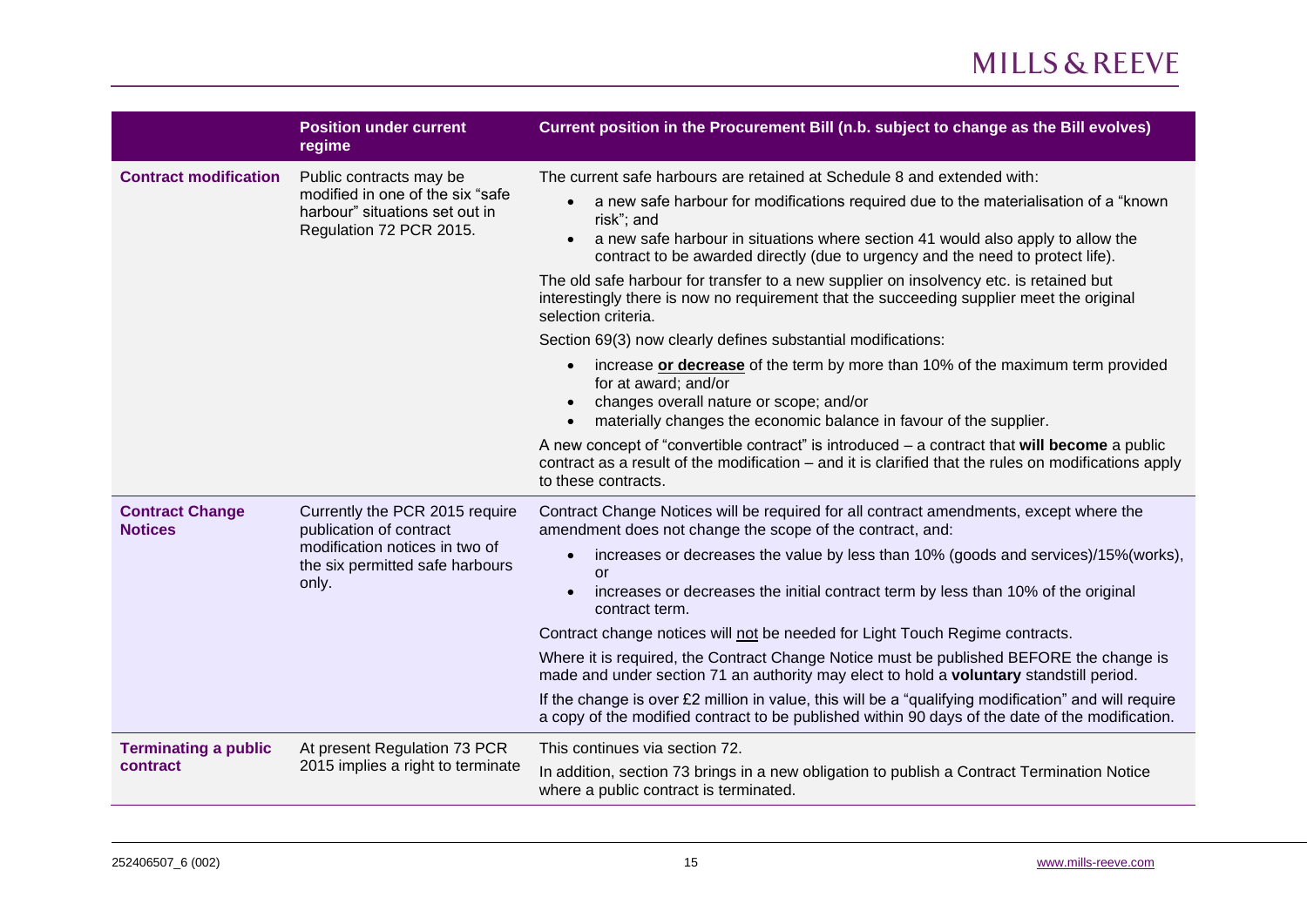<span id="page-15-3"></span><span id="page-15-2"></span><span id="page-15-1"></span><span id="page-15-0"></span>

|                                                                                                                                                                      | <b>Position under current</b><br>regime                                                                                                                                                                                                                                                                           | Current position in the Procurement Bill (n.b. subject to change as the Bill evolves)                                                                                                                                                                                                                                                                                 |
|----------------------------------------------------------------------------------------------------------------------------------------------------------------------|-------------------------------------------------------------------------------------------------------------------------------------------------------------------------------------------------------------------------------------------------------------------------------------------------------------------|-----------------------------------------------------------------------------------------------------------------------------------------------------------------------------------------------------------------------------------------------------------------------------------------------------------------------------------------------------------------------|
|                                                                                                                                                                      | in certain circumstances into a<br>public contract.                                                                                                                                                                                                                                                               |                                                                                                                                                                                                                                                                                                                                                                       |
|                                                                                                                                                                      | Part 5 - Conflicts of Interest (sections 74-76)                                                                                                                                                                                                                                                                   |                                                                                                                                                                                                                                                                                                                                                                       |
| Duty to identify and<br>mitigate, conflicts<br>assessments                                                                                                           | Regulation 21 PCR 2015<br>requires authorities to identify<br>and mitigate conflicts of interest.                                                                                                                                                                                                                 | This continues in sections 74 to 76, with a new requirement at section 76 to prepare a formal<br>conflicts assessment ahead of publication of the Tender Notice.                                                                                                                                                                                                      |
|                                                                                                                                                                      | Part 6 - Below-threshold contracts (sections 77-80)                                                                                                                                                                                                                                                               |                                                                                                                                                                                                                                                                                                                                                                       |
| <b>Contract Notices,</b><br>restriction on<br>separate selection<br>phase for under<br>threshold contracts,<br>de minimis values,<br>implied terms, award<br>notices | At present Part 4 of the PCR<br>2015 contains the "Contracts<br>Finder" regime for the<br>publication of information about<br>under-threshold contracts, as<br>well as a restriction on holding a<br>separate selection stage for an<br>under-threshold contract, and<br>certain implied prompt payment<br>terms. | These features appear to continue in the new regime. The de minimis thresholds are<br>increased slightly to £12,000 (central government) and £30,000 (sub-central authorities).<br>A new concept of a "below-threshold tender notice" is introduced, and it is not clear whether<br>this will continue to be published to Contracts Finder or whether instead to FTS. |
|                                                                                                                                                                      | Part 7 - International Obligations (sections 81-83)                                                                                                                                                                                                                                                               |                                                                                                                                                                                                                                                                                                                                                                       |
| <b>Treaty state suppliers</b><br>and international<br>obligations                                                                                                    | The UK is party to certain<br>international agreements, under<br>which certain UK contracting<br>authorities are required to<br>extend entitlements to access<br>the UK procurement regime to<br>the goods, services and<br>suppliers of other states.                                                            | This Part gives effect to these obligations (and lists out at Schedule 9 the relevant<br>international agreements). Secondary legislation will be used to update these provisions from<br>time to time as needed.                                                                                                                                                     |
| Part 8 – Information and Notices (sections 84-88)                                                                                                                    |                                                                                                                                                                                                                                                                                                                   |                                                                                                                                                                                                                                                                                                                                                                       |
| <b>Embedding of</b><br>transparency                                                                                                                                  | Transparency is a key principle<br>in both the PCR 2015 and in                                                                                                                                                                                                                                                    | The range of notices required has been expanded requiring consideration and resourcing by<br>authorities. Further guidance will be welcome on the content of each of the notices. Authorities                                                                                                                                                                         |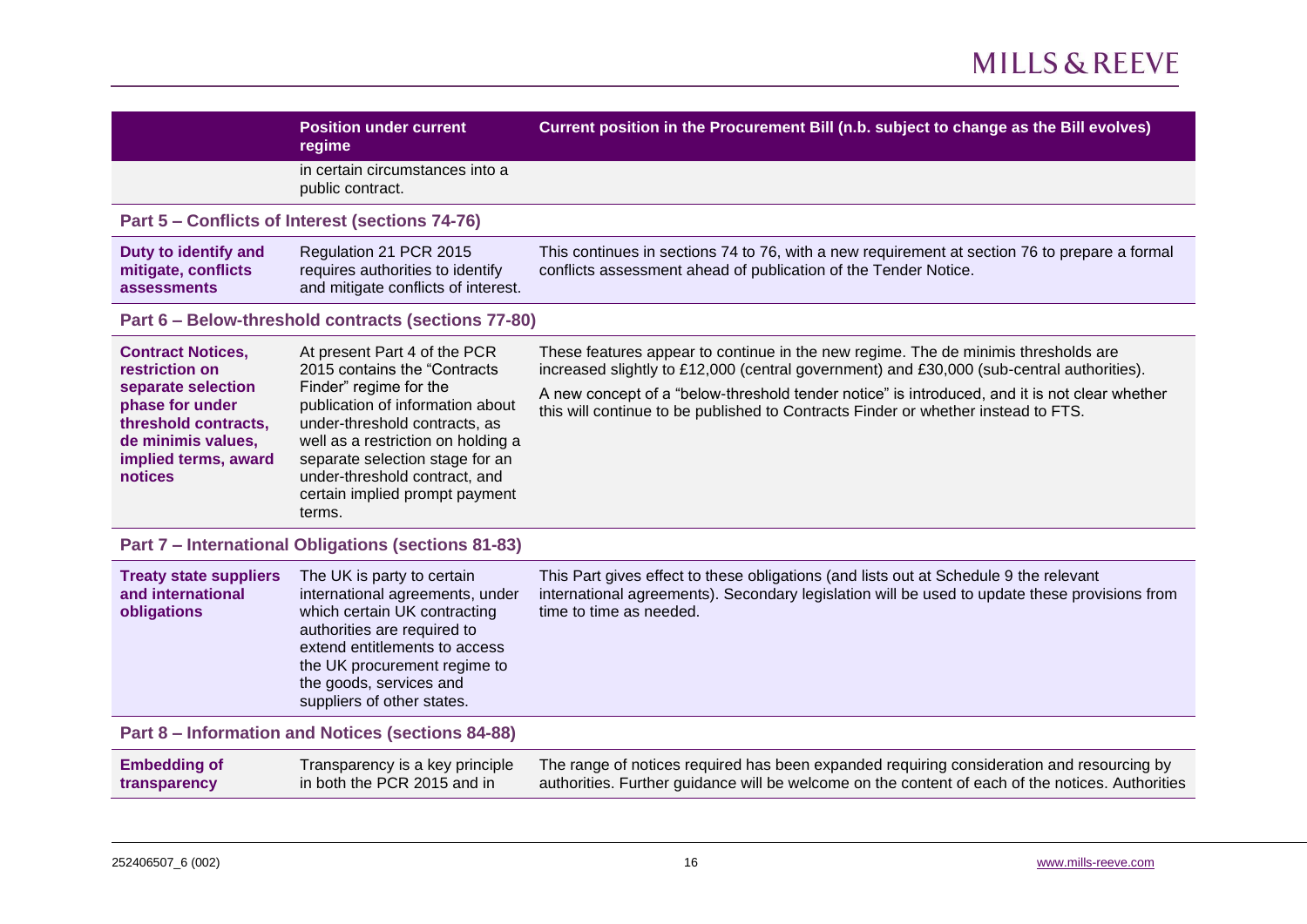|                                                           | <b>Position under current</b><br>regime                                                                                                                                                                           | Current position in the Procurement Bill (n.b. subject to change as the Bill evolves)                                                                                                                                                                                                                                                                                                                                                                                                                                                                                                      |
|-----------------------------------------------------------|-------------------------------------------------------------------------------------------------------------------------------------------------------------------------------------------------------------------|--------------------------------------------------------------------------------------------------------------------------------------------------------------------------------------------------------------------------------------------------------------------------------------------------------------------------------------------------------------------------------------------------------------------------------------------------------------------------------------------------------------------------------------------------------------------------------------------|
|                                                           | various procurement policy<br>notes.                                                                                                                                                                              | will also need to ensure that their e-tendering portals are ready to effect changes to the<br>number and format of the notices in good time.                                                                                                                                                                                                                                                                                                                                                                                                                                               |
|                                                           | There are regulatory<br>requirements to publish various<br>notices, but these are more<br>limited currently than what is<br>being proposed (see next<br>column).                                                  | Some of the names of notices have been simplified since they were first suggested in the<br>Green Paper/response, e.g., Appropriate Tender Notice, is now simply a Tender Notice.                                                                                                                                                                                                                                                                                                                                                                                                          |
|                                                           |                                                                                                                                                                                                                   | Section 86 states that secondary legislation may be made governing the form and content of<br>notices, and we expect to see further detail here in the future on what the shape and content<br>of new notices is to look like.                                                                                                                                                                                                                                                                                                                                                             |
|                                                           |                                                                                                                                                                                                                   | See our Procurement Phrasebook for the details here.                                                                                                                                                                                                                                                                                                                                                                                                                                                                                                                                       |
| <b>Open Data</b><br><b>Contracting Standard</b><br>(ODCS) | The ODCS enables disclosure<br>of data and documents at all<br>stages of the contracting<br>process by defining a common<br>data model. It is not yet a<br>regulatory requirement for<br>authorities to adopt it. | The consultation response suggested that adoption of the ODCS be mandatory, so that data<br>across the public sector can be shared and analysed at contract and category level. No<br>provisions appear to exist on this as yet in the Bill, although explanatory note 31 does note the<br>problem of information being published in multiple locations and suggests that the Bill may try<br>to address this. It is not clear whether adoption of the ODCS has been dropped for the<br>moment and greater reliance placed on the new regime of publishing various new types of<br>notice? |

#### <span id="page-16-0"></span>**Part 9 – Remedies for breach of statutory duty (sections 89-95)**

| <b>Review system</b>           | At present a claim must be<br>made in the High Court, which<br>can be burdensome for both<br>suppliers and authorities.                                                                                                                                        | The government continues to seek routes to improve and speed up the system, perhaps via<br>amendments to the Civil Procedure Rules or the Technology and Construction Court<br>Guidance. One proposal is to appoint a specialist procurement law judge – working alongside<br>court reform proposals.<br>The difficulty will continue to be the high cost of litigation and the inability to access an<br>effective review scheme without spending substantial sums in instructing lawyers and issuing<br>proceedings.                  |
|--------------------------------|----------------------------------------------------------------------------------------------------------------------------------------------------------------------------------------------------------------------------------------------------------------|-----------------------------------------------------------------------------------------------------------------------------------------------------------------------------------------------------------------------------------------------------------------------------------------------------------------------------------------------------------------------------------------------------------------------------------------------------------------------------------------------------------------------------------------|
| <b>Automatic</b><br>suspension | At present the court will apply<br>the long-standing "American<br>Cyanamid" test - used in all<br>cases where injunctive relief is<br>sought - to assess whether the<br>suspension should be<br>maintained or lifted. The test is<br>not procurement specific. | Section 91 empowers the court to make a variety of orders (for example, lifting the auto-<br>suspension, or extending it, suspending the procurement, suspending contract performance,<br>suspending the making of a contract modification).<br>Section 91 (2) sets out a new test for the court to apply in deciding how to exercise these<br>powers:<br>have regard to the public interest;<br>$\blacksquare$<br>have regard to the interest of suppliers (including whether damages are an adequate<br>remedy for the supplier); and |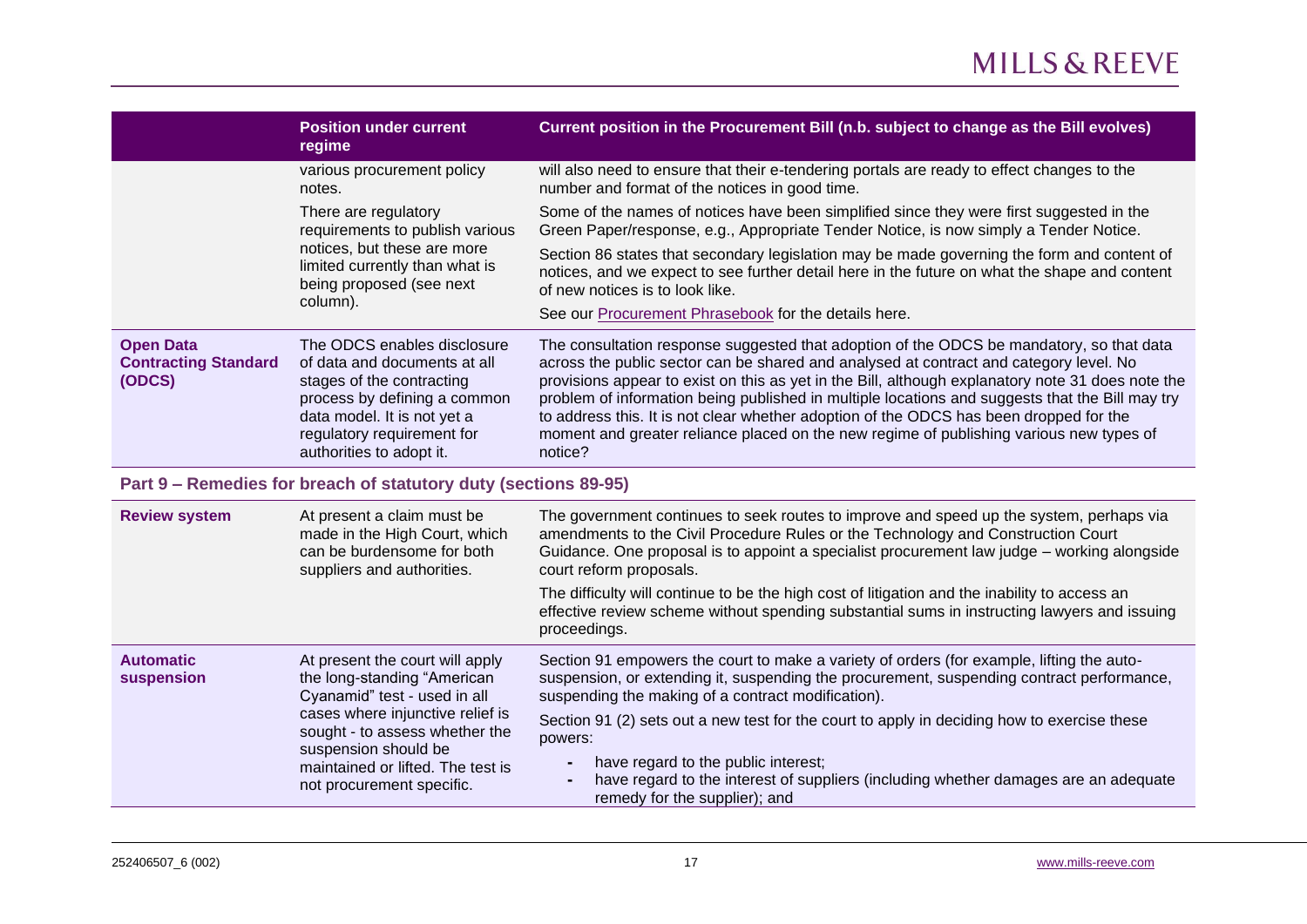|                                                 | <b>Position under current</b><br>regime                                                                                     | Current position in the Procurement Bill (n.b. subject to change as the Bill evolves)                                                                                                                                                                                                                                                                                                                                                                                                                                 |
|-------------------------------------------------|-----------------------------------------------------------------------------------------------------------------------------|-----------------------------------------------------------------------------------------------------------------------------------------------------------------------------------------------------------------------------------------------------------------------------------------------------------------------------------------------------------------------------------------------------------------------------------------------------------------------------------------------------------------------|
|                                                 |                                                                                                                             | any other appropriate matters.                                                                                                                                                                                                                                                                                                                                                                                                                                                                                        |
|                                                 |                                                                                                                             | The Green Paper suggested that automatic suspension would be made unavailable in cases<br>of extreme urgency/crisis although it is not clear if this has translated into the Bill as yet.                                                                                                                                                                                                                                                                                                                             |
| Disclosure of<br>evaluation<br><b>documents</b> | At present, there is no express<br>requirement to share evaluation<br>documentation with the other<br>tenderers/the market. | The consultation response trailed a requirement that tenderers be provided with selected<br>evaluation documents for the winning bidder (redacted for commercial sensitivity). Also, that<br>all bidders would be provided with their own, unredacted, evaluation document(s) to enable<br>them to compare the relative advantages of the winning bid against their own.                                                                                                                                              |
|                                                 |                                                                                                                             | It is not clear that this idea has translated into the draft Bill. Section 48 requires tenderers to<br>be sent an "assessment summary" together with the Contract Award Notice. However, this is<br>simply defined as meaning "information about the contracting authority's assessment" of the<br>recipient's tender and the winning tender. It is not clear whether this means the full evaluation<br>documents as was previously trailed in the Green Paper. See further our comments on<br>Debrief Letters above. |
|                                                 |                                                                                                                             | There is useful confirmation that there is no need to apply a standstill period to direct award<br>nor to Light Touch regime contracts.                                                                                                                                                                                                                                                                                                                                                                               |
|                                                 |                                                                                                                             | The standstill period is changed to 8 working days (rather than 10 calendar days ending on a<br>working day).                                                                                                                                                                                                                                                                                                                                                                                                         |

### <span id="page-17-0"></span>**Part 10 - Procurement Oversight (sections 96-98)**

| <b>Creation of a</b><br><b>Procurement Review</b><br>Unit (PRU) | The Public Procurement Review<br>Service (PPRS) can currently<br>deal with informal complaints by<br>tenderers, publish findings and<br>issue guidance to authorities,<br>but has no formal enforcement<br>powers. | The response to the consultation trailed a new Procurement Review Unit to sit above the<br>PPRS. Its role would be to focus on non-compliance and systemic and institutional<br>challenges, building on work done by PPRS (which will continue to exist as a subset of the<br>PRU). It would have a power to make recommendations and an authority will have a duty to<br>implement these.                                                                                          |
|-----------------------------------------------------------------|--------------------------------------------------------------------------------------------------------------------------------------------------------------------------------------------------------------------|-------------------------------------------------------------------------------------------------------------------------------------------------------------------------------------------------------------------------------------------------------------------------------------------------------------------------------------------------------------------------------------------------------------------------------------------------------------------------------------|
|                                                                 |                                                                                                                                                                                                                    | The PRU would have an independent panel of procurement experts empowered to investigate<br>potential procurement challenges and provide advice. The government will also use the PRU<br>to monitor how the new legislation is working in practice.                                                                                                                                                                                                                                  |
|                                                                 |                                                                                                                                                                                                                    | The PRU is likely to be helpful as a source of expertise and guidance. There will be limitations<br>on its impact, particularly around resourcing and lack of enforcement powers – it will not be<br>analogous to, say, the Employment Tribunal. While the PRU may make recommendations that<br>an authority will have a duty to implement, it will not be able to adjudicate on the lawfulness of<br>a particular procurement – this will require, as now, a High Court challenge. |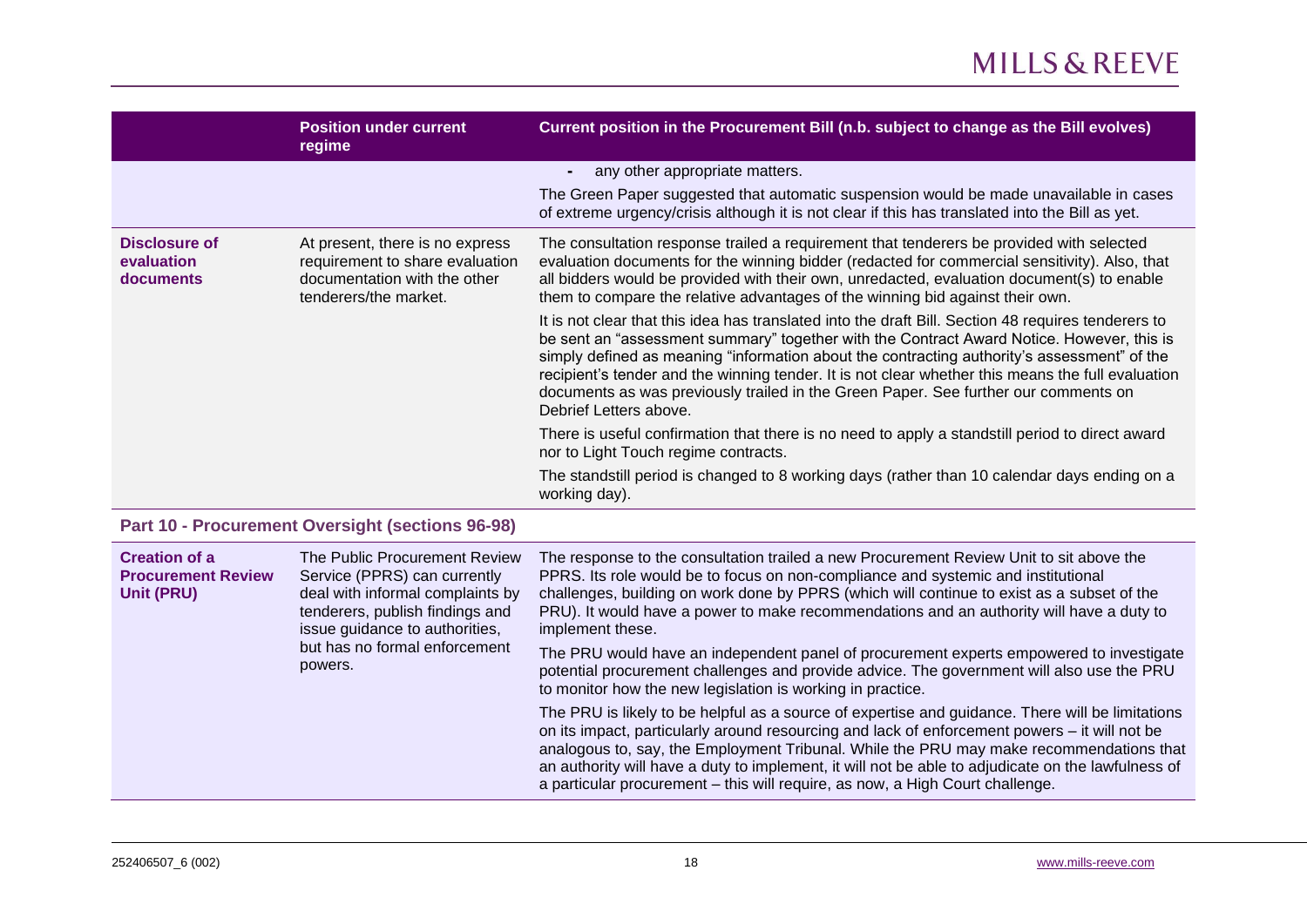| <b>Position under current</b><br>regime | Current position in the Procurement Bill (n.b. subject to change as the Bill evolves)                                                                                                                                                                                                                                                                                                                         |
|-----------------------------------------|---------------------------------------------------------------------------------------------------------------------------------------------------------------------------------------------------------------------------------------------------------------------------------------------------------------------------------------------------------------------------------------------------------------|
|                                         | Now that the draft Bill is published, we can see that sections 96-98 implement these ideas and<br>cover oversight of procurement. The PRU is not expressly named but an "appropriate"<br>authority" is empowered to investigate an authority's compliance. As part of this, it can order<br>an authority to provide documents and to co-operate.                                                              |
|                                         | Following an investigation, if it is considered that there is a breach or potential breach, the<br>appropriate authority may issue a "section 97 recommendation" setting out what action should<br>be taken to remedy the situation. The authority concerned must report on progress, and the<br>appropriate authority may issue general guidance and lessons learned to contracting<br>authorities at large. |
|                                         | Government departments and utilities may not be investigated under sections 96-98.                                                                                                                                                                                                                                                                                                                            |
|                                         | The appropriate authority does not have the power to adjudicate on the lawfulness or<br>otherwise of a particular procurement and may only make recommendations, not orders.                                                                                                                                                                                                                                  |